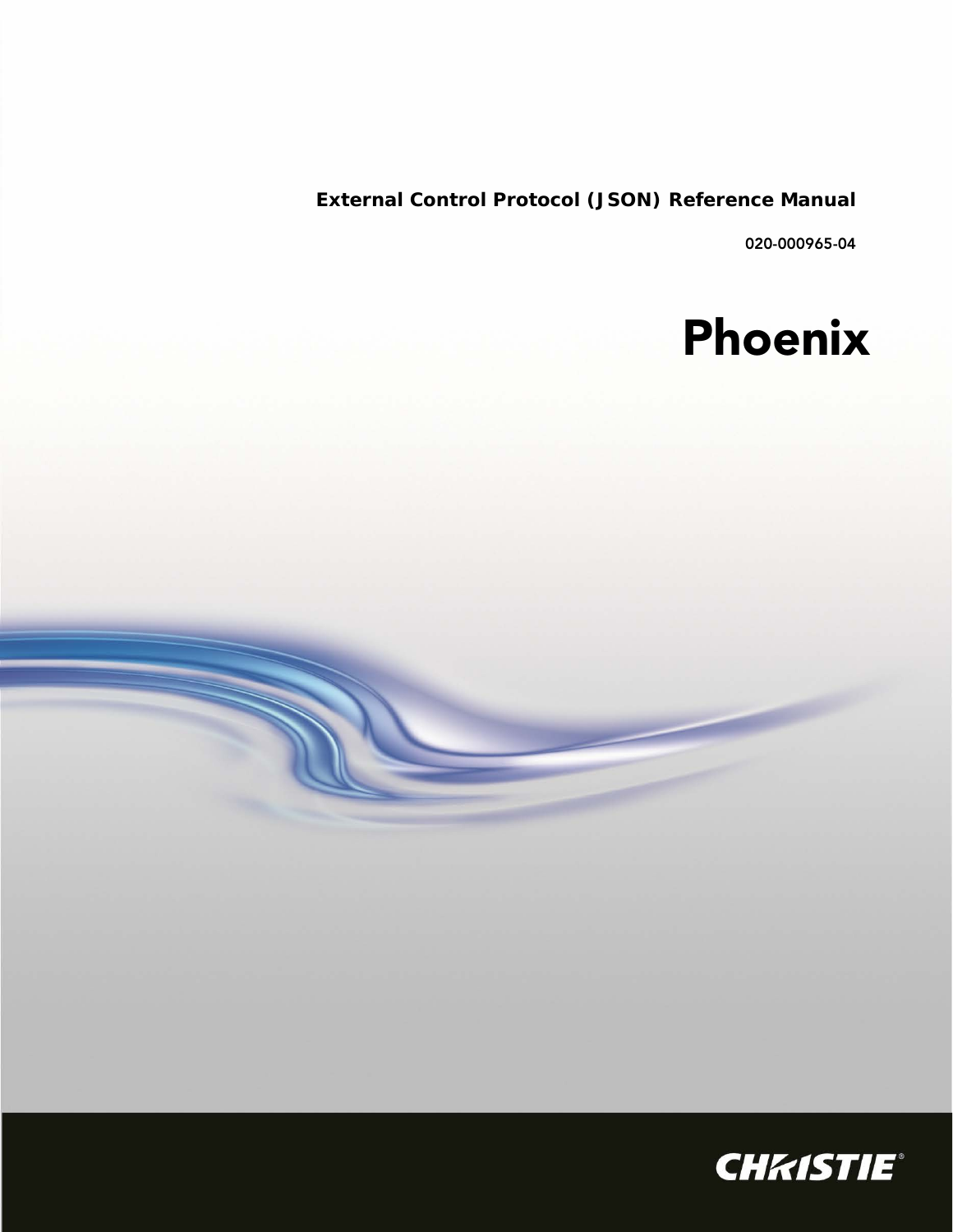# External Control Protocol (JSON) Reference

020-000965-04

# Phoenix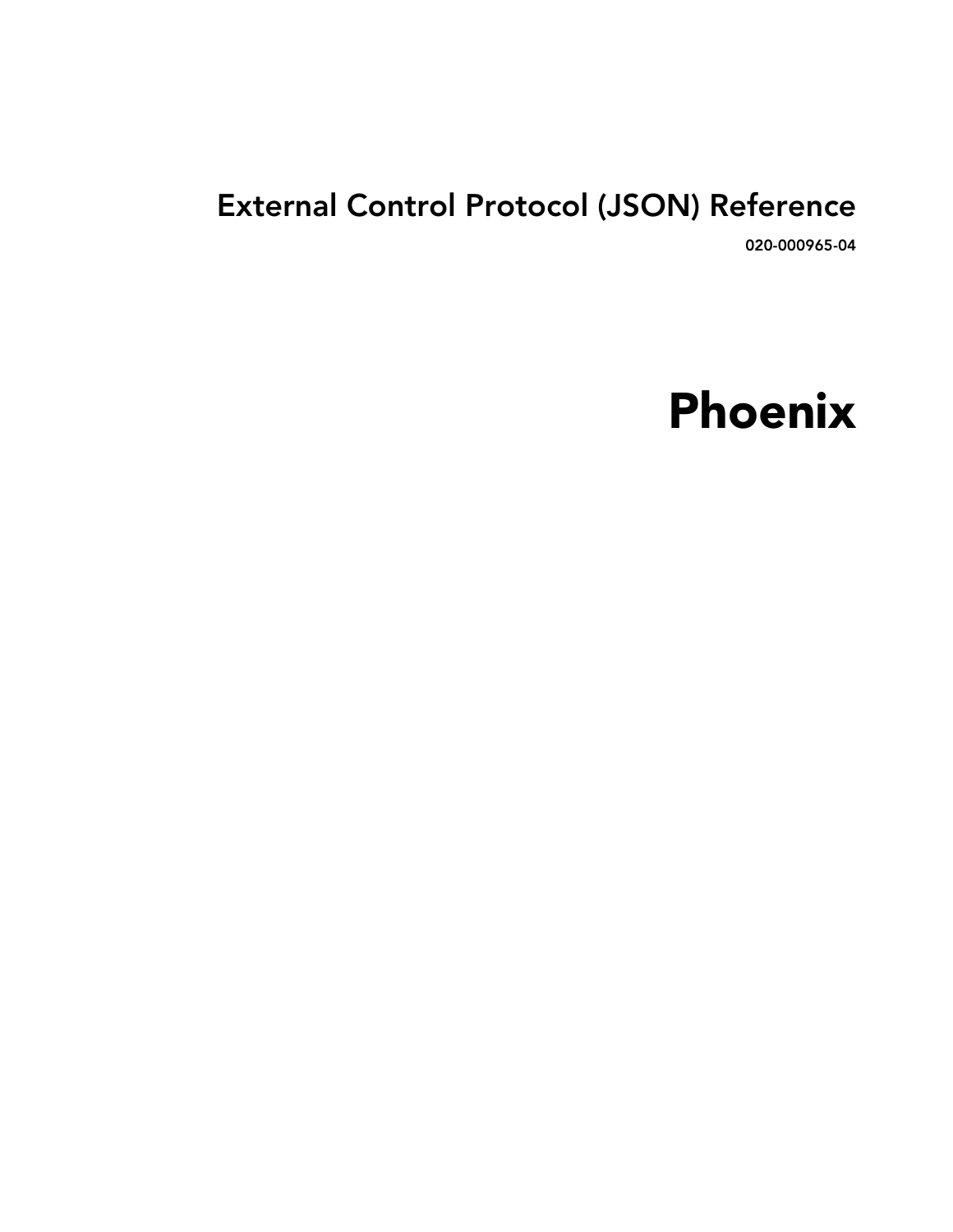#### **NOTICES**

#### COPYRIGHT AND TRADEMARKS

Copyright © 2017 Christie Digital Systems USA, Inc. All rights reserved.

All brand names and product names are trademarks, registered trademarks or trade names of their respective holders.

#### GENERAL

Every effort has been made to ensure accuracy, however in some cases changes in the products or availability could occur which may not be reflected in this document. Christie reserves the right to make changes to specifications at any time without notice. Performance specifications are typical, but may vary depending on conditions beyond Christie's control such as maintenance of the product in proper working conditions. Performance specifications are based on information available at the time of printing. Christie makes no warranty of any kind with regard to this material, including, but not limited to, implied warranties of fitness for a particular purpose. Christie will not be liable for errors contained herein or for incidental or consequential damages in connection with the performance or use of this material. Canadian manufacturing facility is ISO 9001 and 14001 certified.

#### WARRANTY

Products are warranted under Christie's standard limited warranty, the complete details of which are available by contacting your Christie dealer or Christie. In addition to the other limitations that may be specified in Christie's standard limited warranty and, to the extent relevant or applicable to your product, the warranty does not cover:

- a) Problems or damage occurring during shipment, in either direction.
- b) Projector lamps (See Christie's separate lamp program policy).
- c) Problems or damage caused by use of a projector lamp beyond the recommended lamp life, or use of a lamp other than a Christie lamp supplied by Christie or an authorized distributor of Christie lamps.
- d) Problems or damage caused by combination of a product with non-Christie equipment, such as distribution systems, cameras, DVD players, etc., or use of a product with any non-Christie interface device.
- e) Problems or damage caused by the use of any lamp, replacement part or component purchased or obtained from an unauthorized distributor of Christie lamps, replacement parts or components including, without limitation, any distributor offering Christie lamps, replacement parts or components through the internet (confirmation of authorized distributors may be obtained from Christie).
- f) Problems or damage caused by misuse, improper power source, accident, fire, flood, lightning, earthquake or other natural disaster.
- g) Problems or damage caused by improper installation/alignment, or by equipment modification, if by other than Christie service personnel or a Christie authorized repair service provider.
- h) Problems or damage caused by use of a product on a motion platform or other movable device where such product has not been designed, modified or approved by Christie for such use.
- i) Problems or damage caused by use of a projector in the presence of an oil-based fog machine or laser-based lighting that is unrelated to the projector.
- j) For LCD projectors, the warranty period specified in the warranty applies only where the LCD projector is in "normal use" which means the LCD projector is not used more than 8 hours a day, 5 days a week.
- k) Except where the product is designed for outdoor use, problems or damage caused by use of the product outdoors unless such product is protected from precipitation or other adverse weather or environmental conditions and the ambient temperature is within the recommended ambient temperature set forth in the specifications for such product.
- l) Image retention on LCD flat panels.
- m) Defects caused by normal wear and tear or otherwise due to normal aging of a product.

The warranty does not apply to any product where the serial number has been removed or obliterated. The warranty also does not apply to any product sold by a reseller to an end user outside of the country where the reseller is located unless (i) Christie has an office in the country where the end user is located or (ii) the required international warranty fee has been paid.

The warranty does not obligate Christie to provide any on site warranty service at the product site location.

#### PREVENTATIVE MAINTENANCE

Preventative maintenance is an important part of the continued and proper operation of your product. Please see the Maintenance section for specific maintenance items as they relate to your product. Failure to perform maintenance as required, and in accordance with the maintenance schedule specified by Christie, will void the warranty.

#### REGULATORY (if applicable)

The product has been tested and found to comply with the limits for a Class A digital device, pursuant to Part 15 of the FCC Rules. These limits are designed to provide reasonable protection against harmful interference when the product is operated in a commercial environment. The product generates, uses, and can radiate radio frequency energy and, if not installed and used in accordance with the instruction manual, may cause harmful interference to radio communications. Operation of the product in a residential area is likely to cause harmful interference in which case the user will be required to correct the interference at the user's own expense. CAN ICES-3 (A) / NMB-3 (A)

#### 이 기기는 업무용(A급)으로 전자파적합등록을 한 기기이오니 판매자 또는 사용자는 이점을 주의하시기 바라며, 가정 외의 지역에서 사용하는 것을 목적으로 합니다.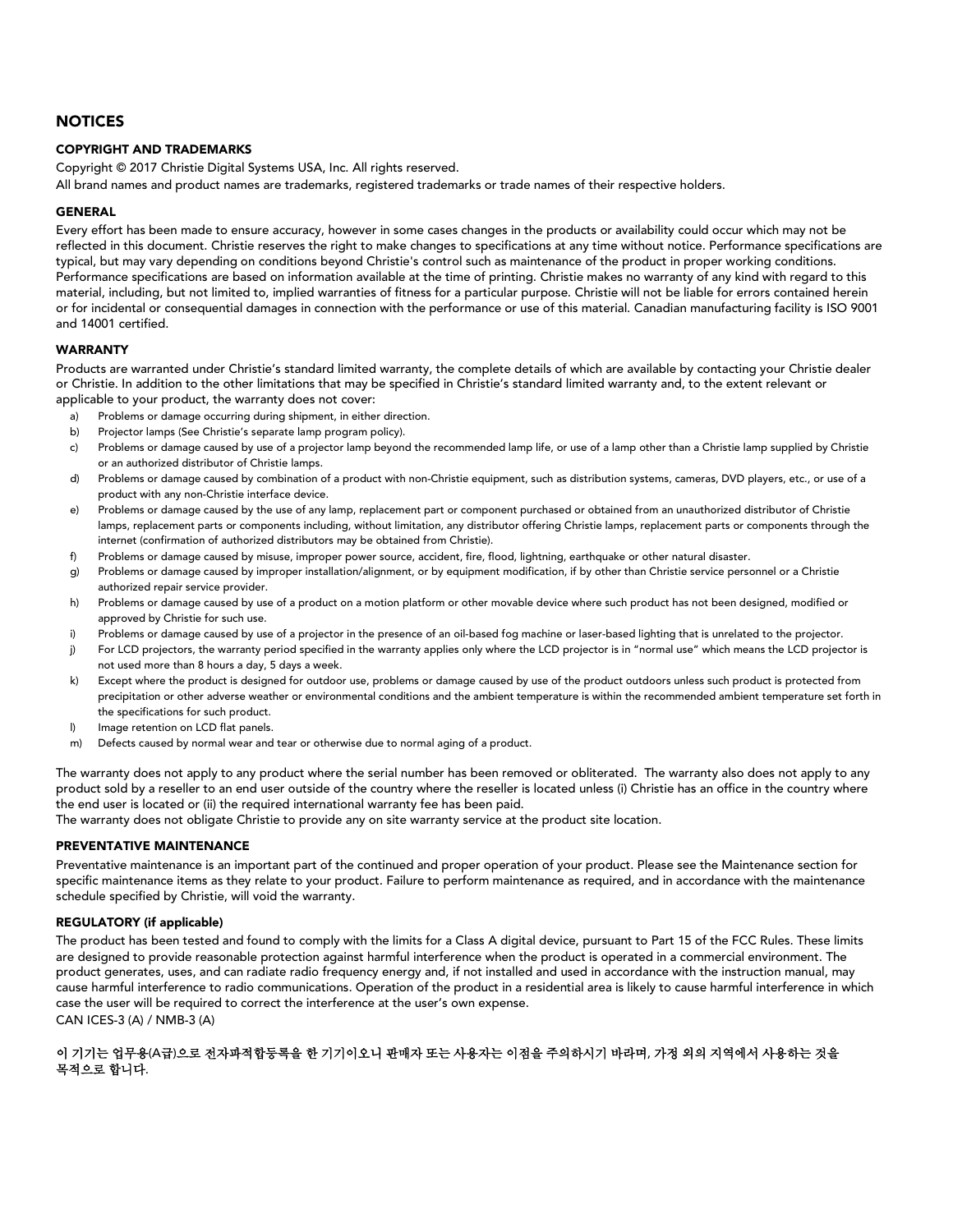#### ENVIRONMENTAL

⊠ The product is designed and manufactured with high-quality materials and components that can be recycled and reused. This symbol means that electrical and electronic equipment, at their end-of-life, should be disposed of separately from regular waste. Please dispose of the product appropriately and according to local regulations. In the European Union, there are separate collection systems for used electrical and electronic products. Please help us to conserve the environment we live in!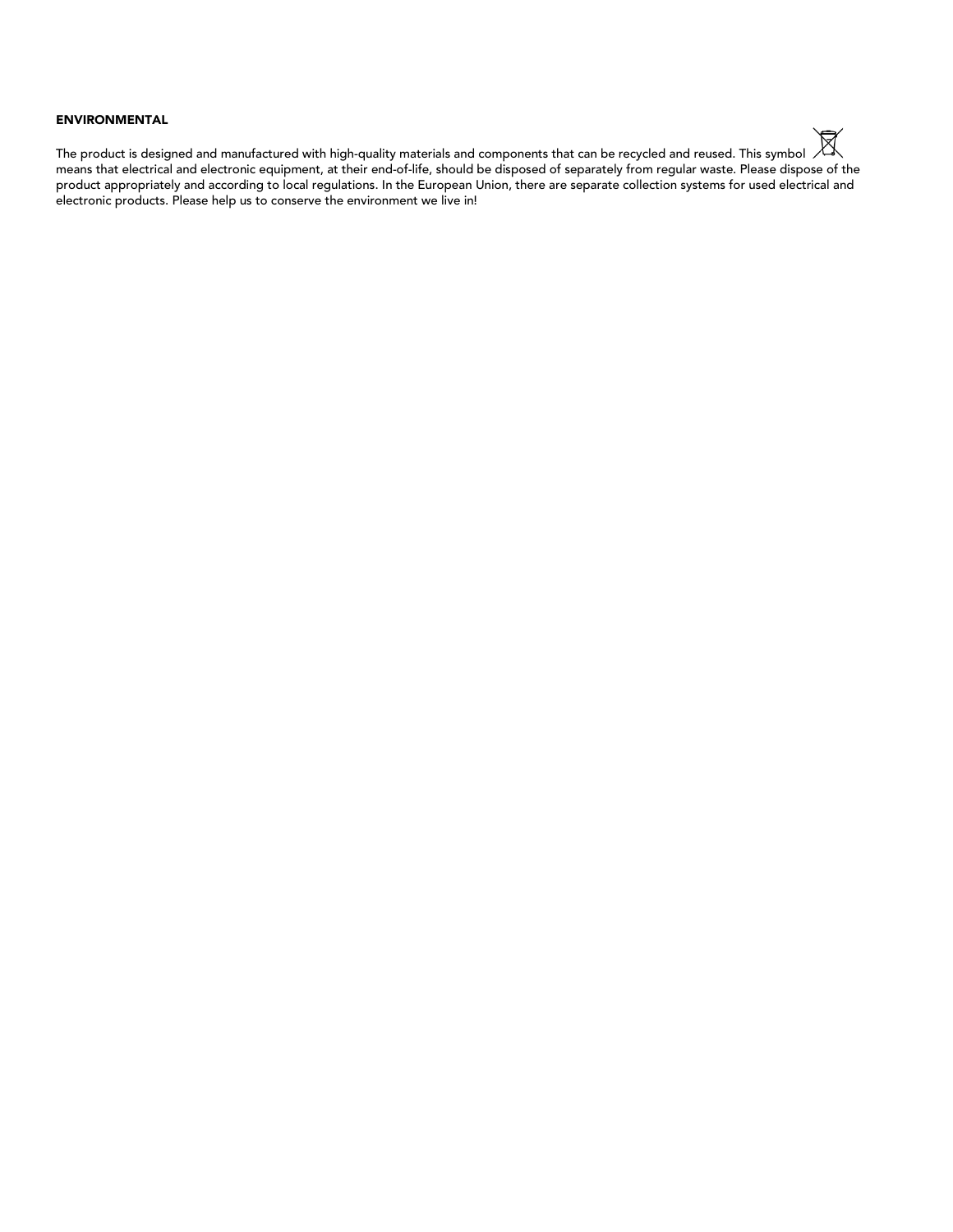# Addendum

Read all instructions before using or servicing this product.

本文档的翻译副本在本文档背面的 CD 上提供。该 CD 中还可能包含其他产品文档。使用或 维修本产品之前请务必阅读所有说明。

文件背面的光碟提供了本文件的翻譯副本。這張光碟可能另外包含其他產品文件。請先閱讀 所有指示再使用或送修本產品。

Le CD au dos de ce document contient des traductions de celui-ci dans différentes langues. Ce CD peut également contenir de la documentation supplémentaire sur le produit. Lisez toutes les instructions avant d'utiliser ou d'entretenir ce produit.

Übersetzte Versionen dieses Dokuments werden auf der CD auf dem Vorsatzblatt dieses Dokuments bereitgestellt. Die CD kann auch zusätzliche Produktdokumentation enthalten. Bitte lesen Sie diese Anweisungen vor der Verwendung dieses Produkts oder vor der Ausführung von Wartungsarbeiten am Produkt.

Le copie tradotte di questo documento sono fornite sul CD, sul retro di questo documento. Il CD potrebbe anche contenere altra documentazione sul prodotto. Si prega di leggere tutte le istruzioni prima di utilizzare questo prodotto o sottoporlo a manutenzione.

このドキュメントの翻訳版がこのドキュメントの裏面のCDで提供されています。CDには追加の製品 マニュアルも収められています。この製品を使用したり、機能させたりする前に、すべての指示を お読みください。

### 이 문서의 번역된 사본이 이 문서 후면의 **CD**에서 제공됩니다**.** 이 **CD**에는 추가 제품 설명서가 포함되어 있을 수 있습니다**.** 이 제품을 사용하거나 수리하기 전에 모든 지침을 확인하십시오**.**

Copias traduzidas deste documento são fornecida no CD contido na parte de trás deste documento. O CD pode conter documentação adicional do produto. Leia todas as instruções antes de usar ou prestar serviço com este produto.

Перевод данного документа представлен на компакт-диске на оборотной стороне документа. Компакт-диск может также содержать дополнительную документацию по продукту. Перед использованием или обслуживанием продукта ознакомьтесь со всеми инструкциями.

Las copias traducidas de este documento se proporcionan en el CD que se encuentra en la parte trasera. En el CD también puede encontrar documentación adicional del producto. Lea todas las instrucciones antes de utilizar o realizar el mantenimiento de este producto.

Перекладені екземпляри цього документа містяться на компакт-диску, який додано до цього документа. На компакт-диску може також бути додаткова документація до виробу. Перш ніж користуватися виробом або його обслуговувати, прочитайте всі інструкції.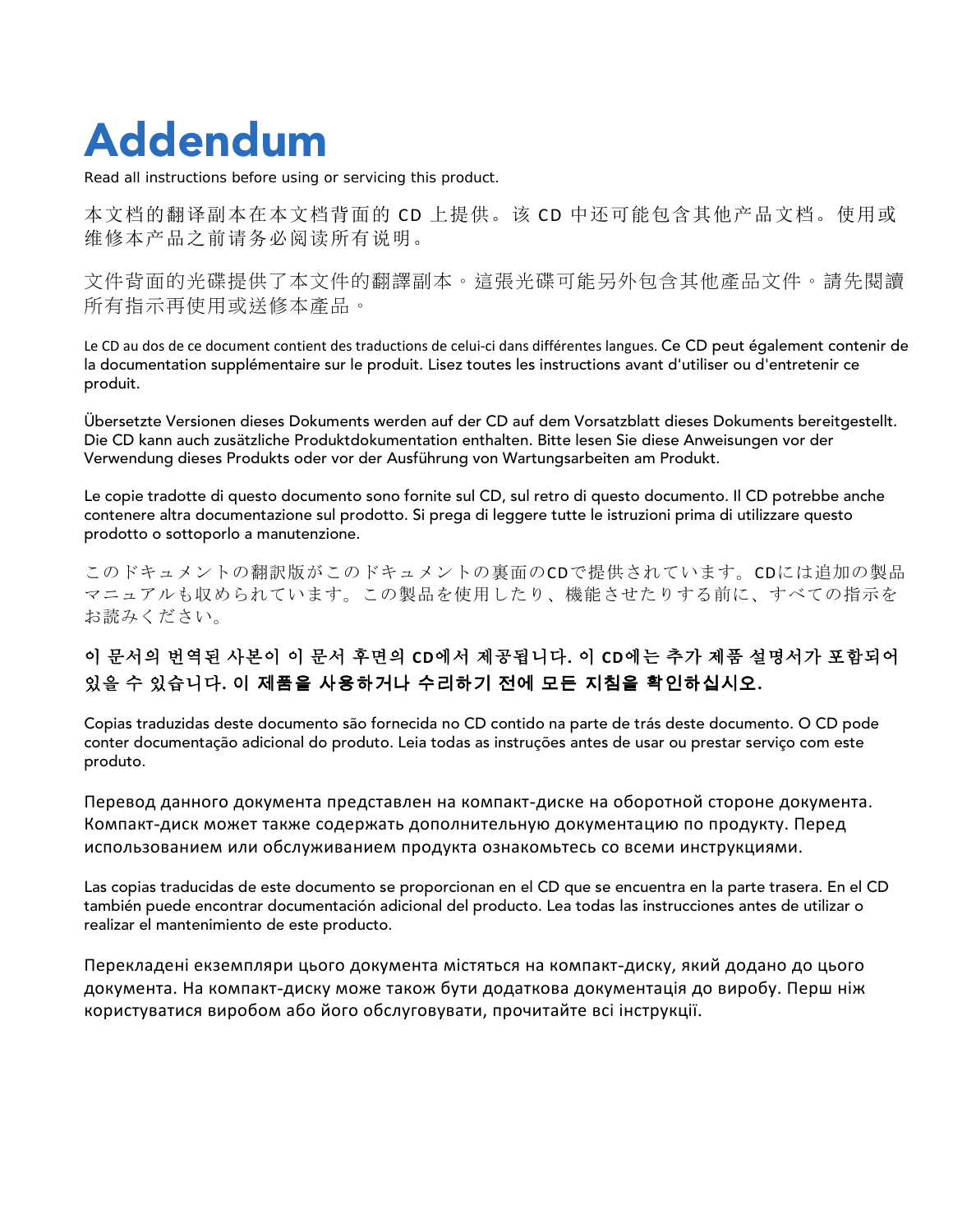

# **Content**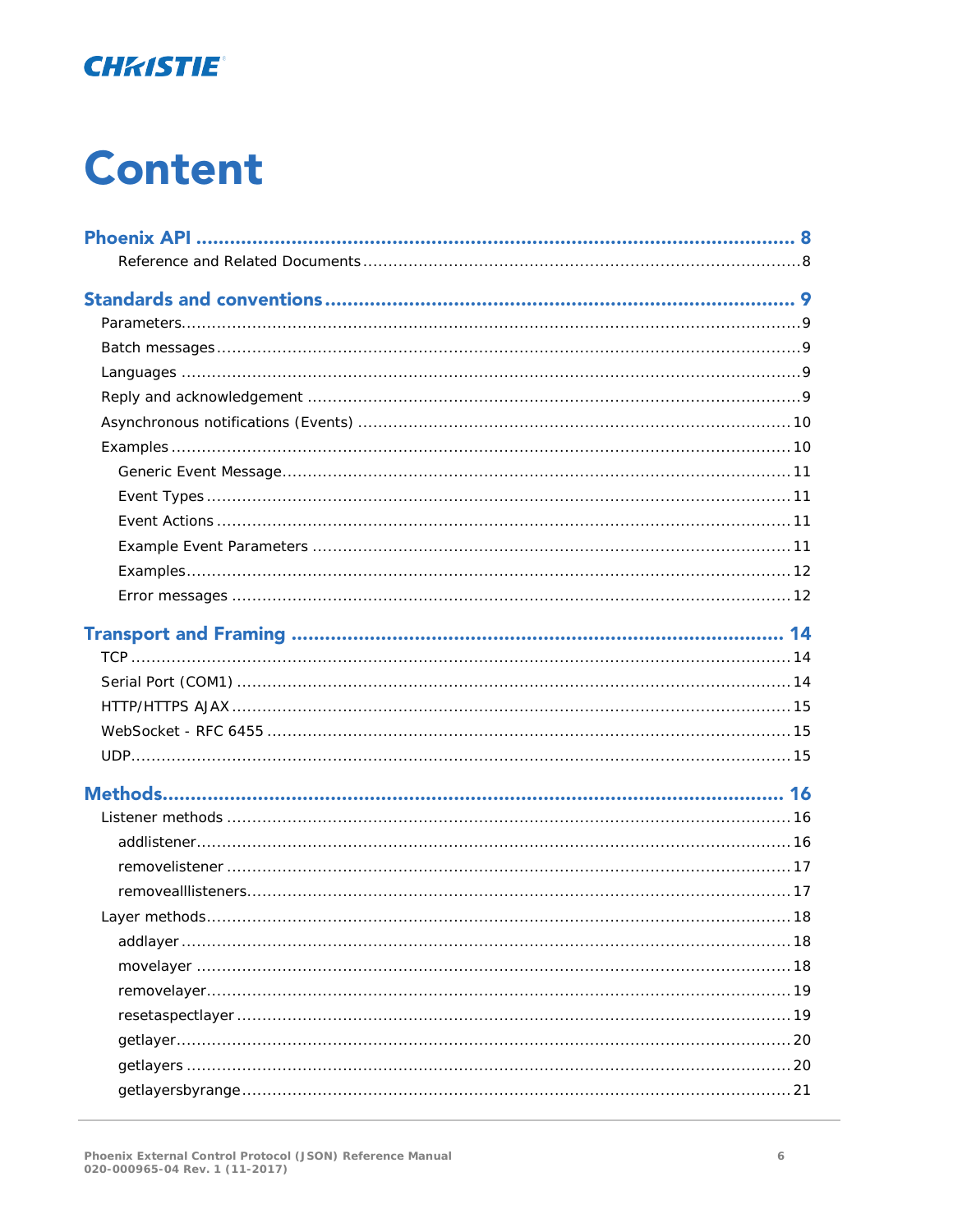# **CHKISTIE®**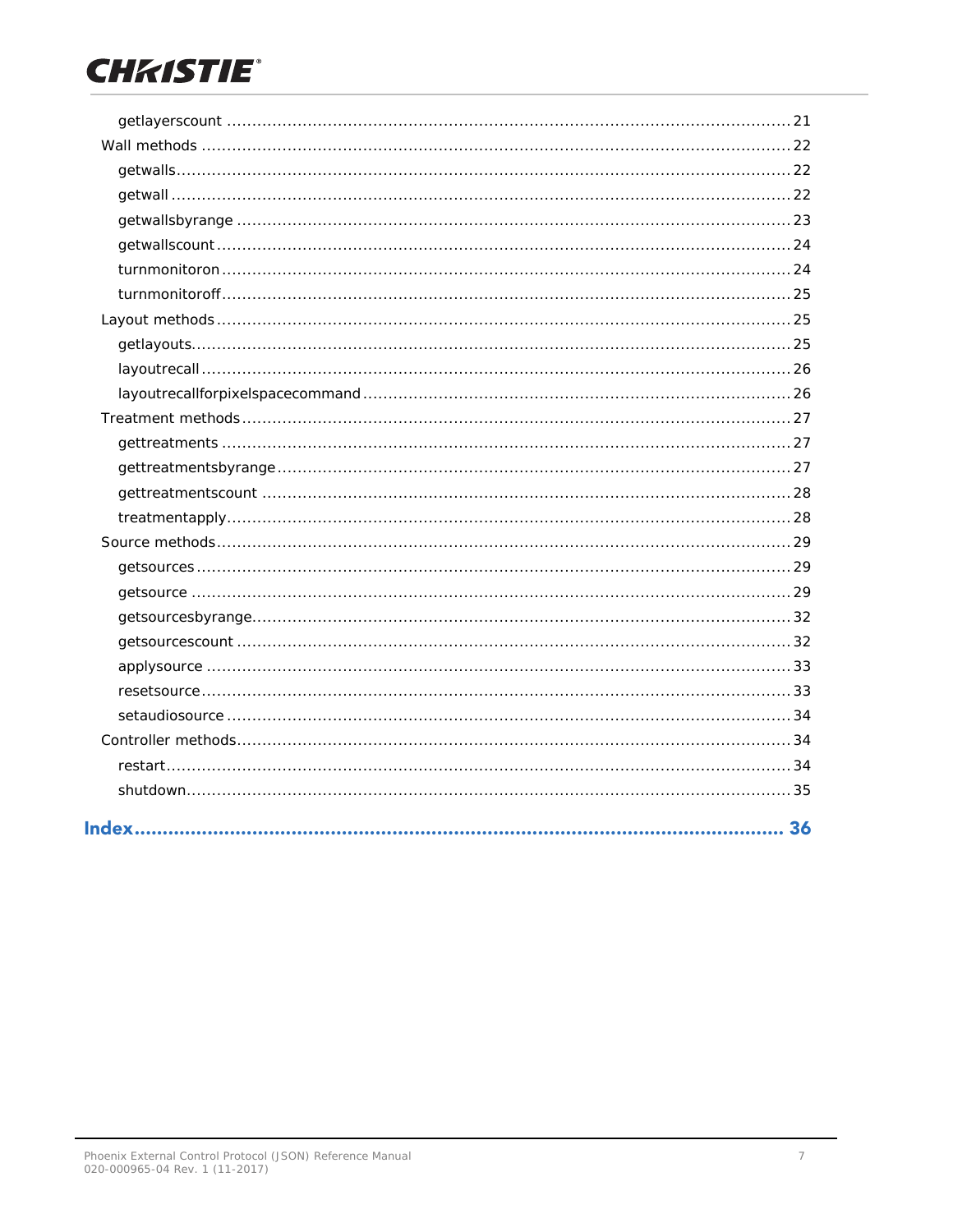# <span id="page-7-0"></span>Phoenix API

This document describes the JSON interface control protocol commands for remote access to the Phoenix system. This protocol is based on the JSON-RPC 2.0 specification.

# <span id="page-7-1"></span>Reference and Related Documents

The following documents may be useful references:

- Phoenix System Quick Start Guide (020-101184)
- Phoenix System External Control Protocol Reference Manual (020-101425)
- Phoenix Release Notes (020-101254)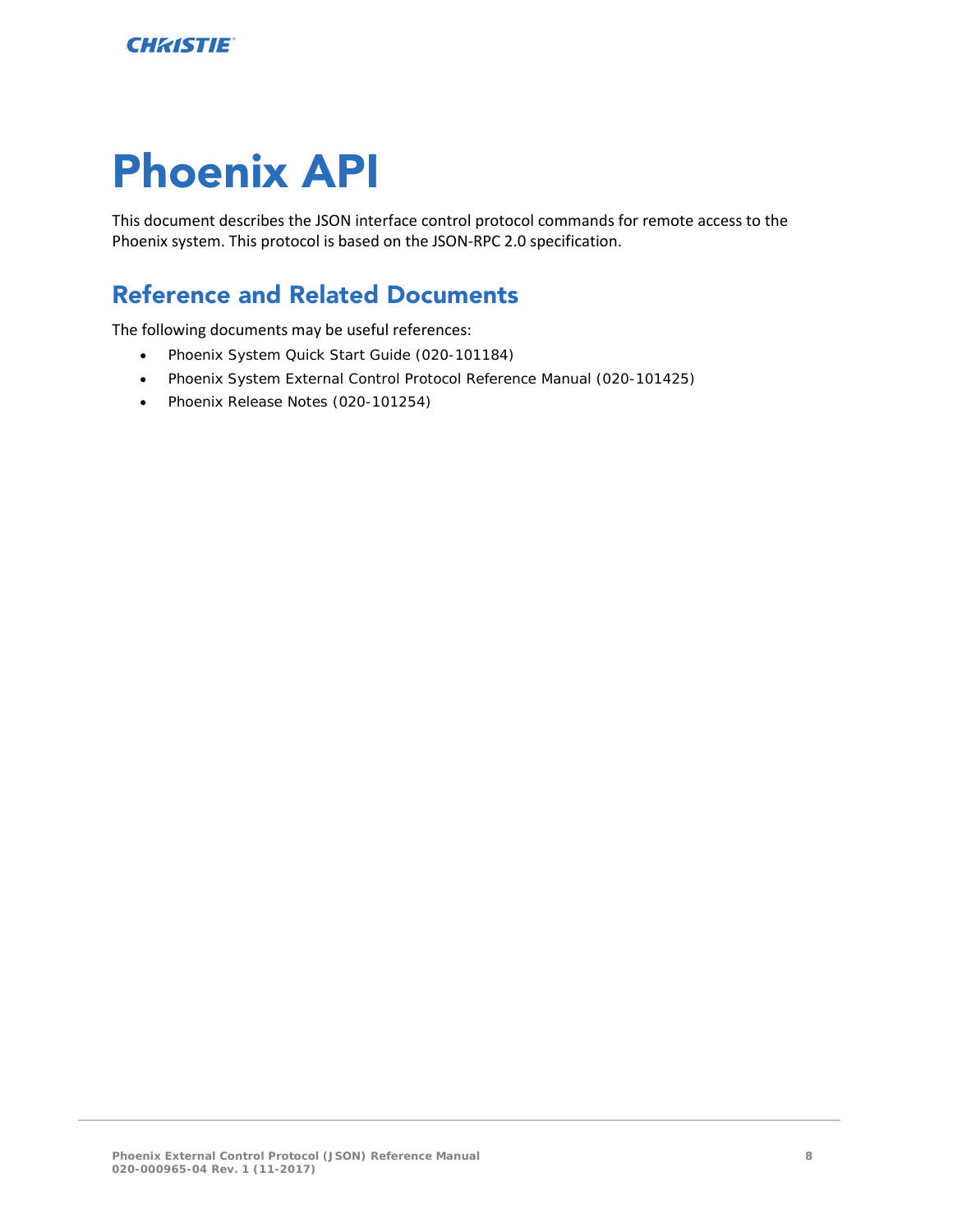# <span id="page-8-0"></span>Standards and conventions

- 1. RFC 4627, "The application/json Media Type for JavaScript Object Notation (JSON)", [http://www.ietf.org/rfc/rfc46](http://www.ietf.org/rfc/rfc4627)27
- 2. JSON-RPC 2.0 Specification, http://www.jsonrpc.org/specification
- 3. M Series Serial Commands Technical Reference 020-100224-*nn*

RFC 4627 defines the underlying data encoding format, while the JSON-RPC 2.0 specification outlines the message structure, message semantics, and request, response protocol.

The Phoenix protocol supports all features of JSON-RPC 2.0 including notifications and batch messages. This document should not be read without reference to the above to specifications. In particular, the nuances of the JSON-RPC semantics and of JSON encoding are not described in this document.

# <span id="page-8-1"></span>Parameters

For any message that specifies no parameters, the params member may either be omitted (as per JSON-RPC 2.0 spec), or transmitted as an empty array [] or object {}.

# <span id="page-8-2"></span>Batch messages

Batch messages are supported as described by the JSON-RPC 2.0 specification with the caveat that they will be executed in order. That is, the second method in a batch request may rely on the first. Note: there may be some commands whose response does not necessarily indicate completion.

# <span id="page-8-3"></span>Languages

When the language for a Phoenix controller has been set, all labels/names are localized using UTF-8 encoding.

# <span id="page-8-4"></span>Reply and acknowledgement

Reply and acknowledgement follow the JSON-RPC 2.0 standard.

Notifications have no id value and are used by the Phoenix controller for notifications. Requests must have an id value, this value may be any JSON primitive value, though it should normally be a unique number within the range of a signed int32. JSON requests may be used for either a request/query or for a command, where an acknowledgement is desired.

JSON-RPC 2.0 requests are nominally asynchronous, though a client may employ synchronous communication by not sending a subsequent request until previous replies have been received.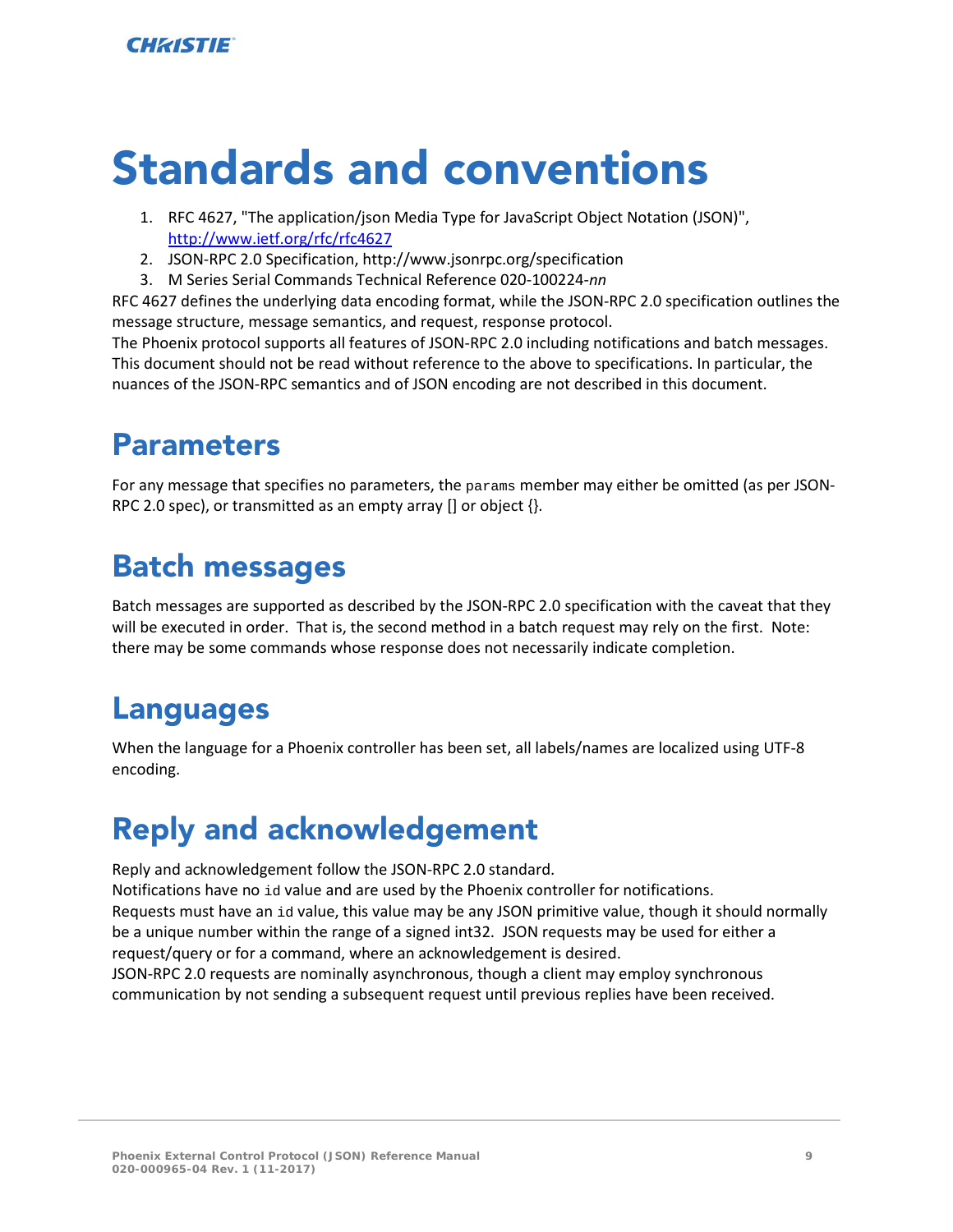# <span id="page-9-0"></span>Asynchronous notifications (Events)

The Phoenix protocol is designed to use asynchronous messaging where appropriate. Clients can register and unregister for various notification events, which are messages sent asynchronously from the server, typically upon a state change in the server.

Each namespace contains addListener and removeListener methods, and often it is possible to register for multiple (related) methods in a single call. Unless noted, the default behavior of the server is to immediately send the initial state in the form of an asynchronous notification message. This behavior can be avoided by including the parameter sendNow: false in the call to addListener.

If addListener has been called more times than its corresponding removeListener method, notifications will continue. This implies that the server will count registration instances for each client.

Notifications may be sent by the Phoenix controller individually or in batches. Note, batched notification messages shall not be mixed with other replies or notifications from other namespaces.

The Phoenix protocol provides a Notification Event to inform third-party systems of certain system actions. To receive the Notification events, subscribe to the event "notifications".

| <b>Description</b>                                                             |
|--------------------------------------------------------------------------------|
| A Phoenix Node is no longer available to the controller. The                   |
| EntityID contains the IP address that was lost.                                |
| Encoding of a source by a Phoenix node has stopped. The                        |
| EntityID identifies the source.                                                |
| There are not enough resources on the Phoenix system to<br>encode the request. |
|                                                                                |

A Notification Event is sent when one of the following actions occur in the Phoenix system:

Each event will send information about what entity the action occurred on. The structure of the data for each event is:

```
{ "NotificationType" : "",
"EntityID" : "",
"EntityName" : "",
"Details" : "" }
```
For the following events, the parameters are:

| Event                         | <b>Parameter</b>              |
|-------------------------------|-------------------------------|
| LossOfNode                    | Address, hostname, macaddress |
| EncodingHasStopped            | SourceID, SourceName, Status  |
| NotEnoughSourcesForTranscodes | SourceID, SourceName, empty   |

# <span id="page-9-1"></span>**Examples**

Most methods described in this document include examples, using the following notation to illustrate a particular client request and server response:

```
Request
{\text{'"id": 1, "jsonrpc": "2.0", "method": "abc", "params": {}}}Response
{"id": 1, "jsonrpc": "2.0", "result": 123}
```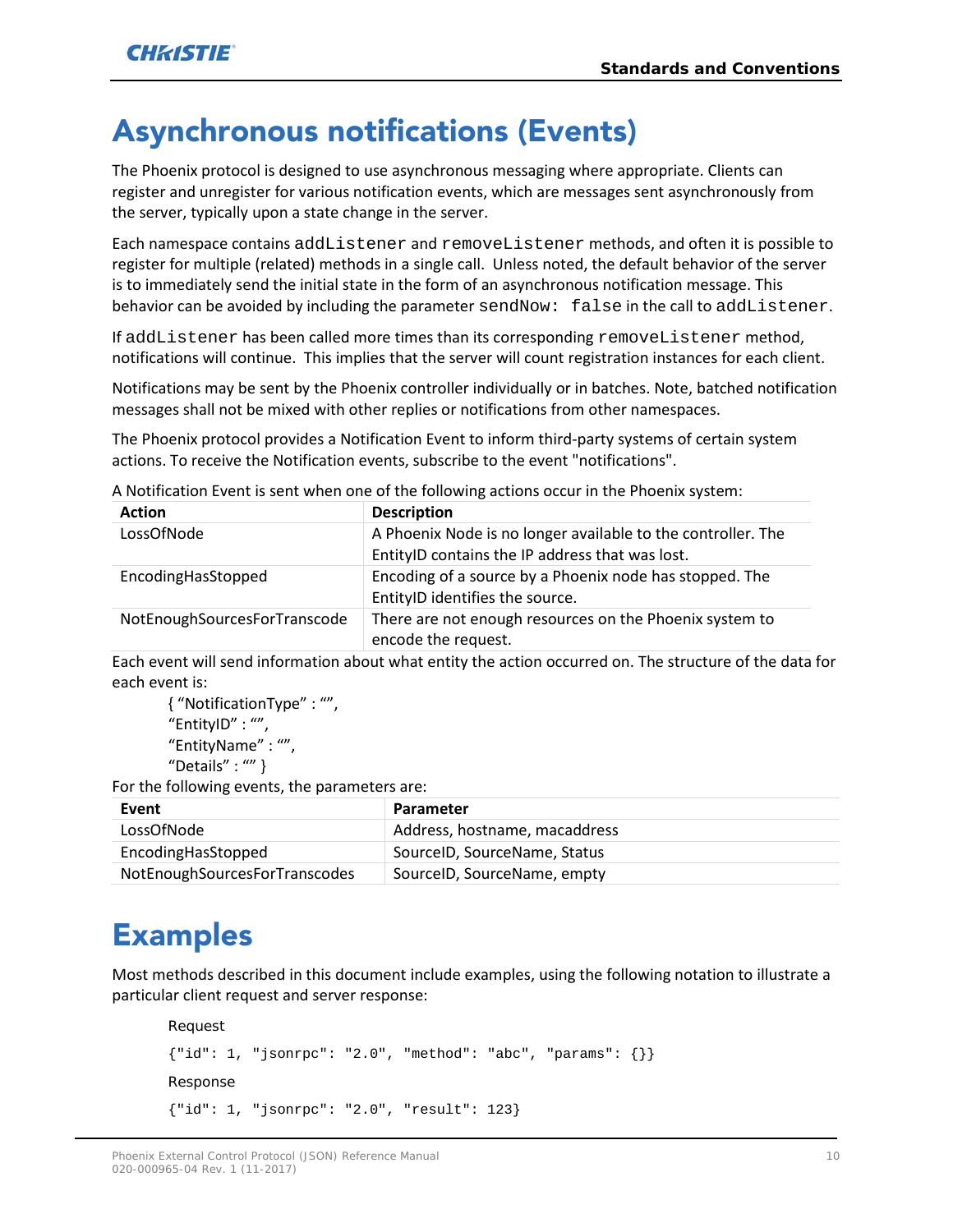# <span id="page-10-0"></span>Generic Event Message

The following is the format for a generic event message:

<span id="page-10-1"></span>{"id": 1, "jsonrpc": "2.0", "method": "abc", "params": {}}

# Event Types

Events are sent with the "method" property stating the type of event. The following are allowed:

- presetslistevent
- wallslistevent
- sourceslistevent
- treatmentslistevent
- layoutrecallevent
- notificationevent

# <span id="page-10-2"></span>Event Actions

Each event coming from the server includes the event type. The action for events differ based on the event. The action for presetslistevent, wallslistevent, sourceslistevent, and treatmentslistevent are:

| <b>Action</b> | <b>Description</b>                                                                 |
|---------------|------------------------------------------------------------------------------------|
| Reset         | An action that resends the entire event list.                                      |
| Update        | An action that is sent when an item was added or an existing item<br>was modified. |
| Remove        | An action that is sent when an item was deleted.                                   |

# <span id="page-10-3"></span>Example Event Parameters

The event type that comes in the method property has a params property that contains data relevant the corresponding event. The following are examples:

```
presetslistevent
"params": {
layoutid: 1,
layoutname: "layout_name",
action: reset
}
wallslistevent
"params": {
pixelspaceid: 1,
pixelspacename: "pixelspace_name",
action: update
}
sourceslistevent
"params": {
sourceid: 1,
sourcename: "source_name",
action: remove
```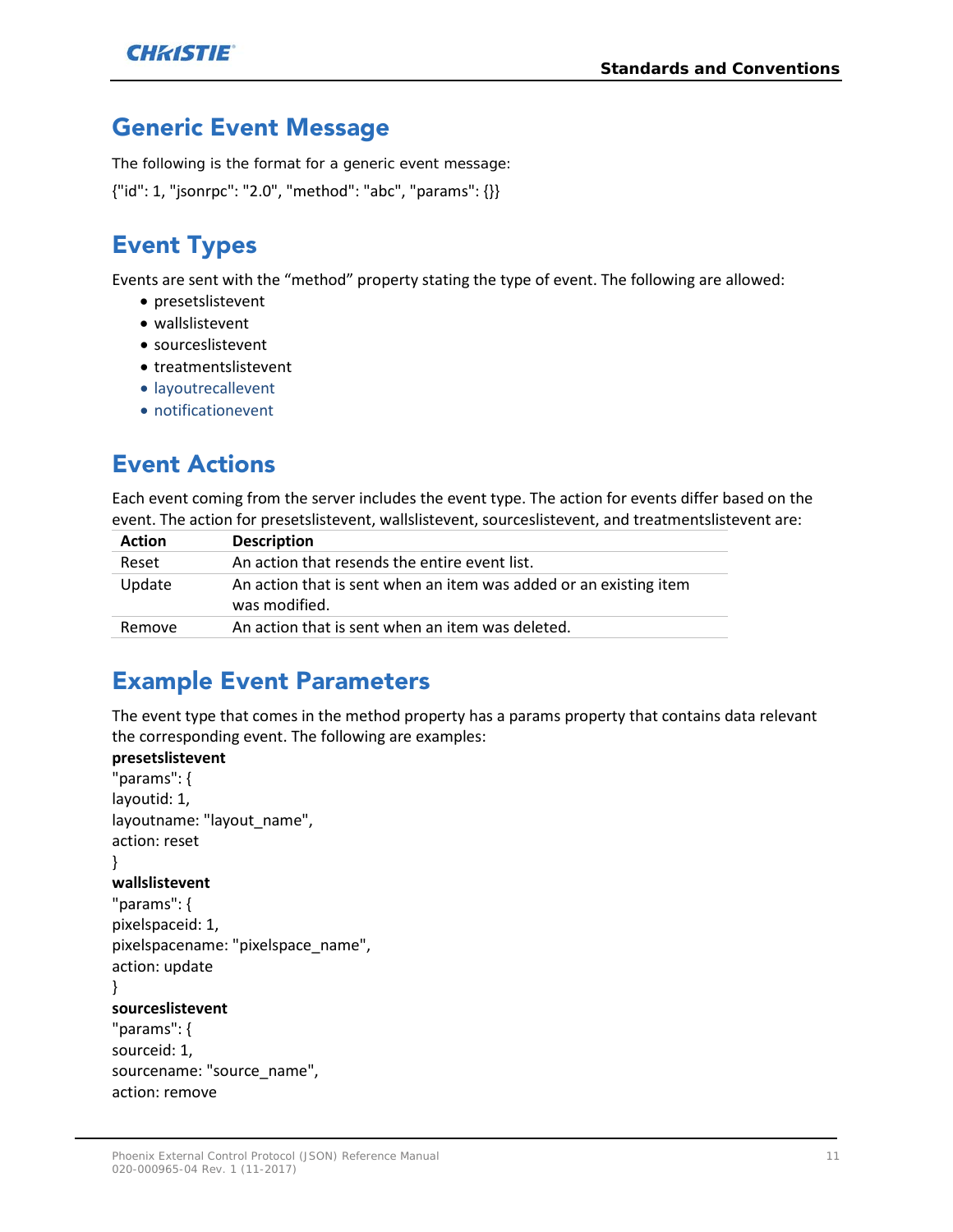

}

#### **treatmentslistevent**

"params": { treatmentid: 1, treatmentname: "treatment\_name", action: update }

#### **notificationevent**

{"id": 1, "jsonrpc": "2.0", "method": "notificationevent", "params": { notificationtype: LossOfNode, entityid: "Node IP Address", entityname: "Node Hostname", details: "Node MacAddress" }}

#### **notificationevent**

```
{"id": 1, "jsonrpc": "2.0", "method": "notificationevent", "params": {
notificationtype: EncodingHasStopped,
entityid: "Source ID", 
entityname: "Source Name",
details: "Source Status"
}}
notificationevent
{"id": 1, "jsonrpc": "2.0", "method": "notificationevent", "params": {
notificationtype: NotEnoughSourcesForTranscode , 
entityid: "Source ID", 
entityname: "Source Name",
details: empty
```

```
}}
```
# Examples

Most methods described in this document include examples, using the following notation: To illustrate a particular client request and server response:

```
Request
{\text{'"id": 1, "jsonrpc": "2.0", "method": "abc", "params": {}}}Response
{"id": 1, "jsonrpc": "2.0", "result": 123}
```
# <span id="page-11-1"></span>Error messages

Protocol-level errors must comply with the JSON-RPC 2.0 standard error codes and formats. Generic errors such as invalid (or missing) parameters, etc. are not explicitly specified in this document. However, runtime errors are occasionally spelled out, where the specific message may be of importance.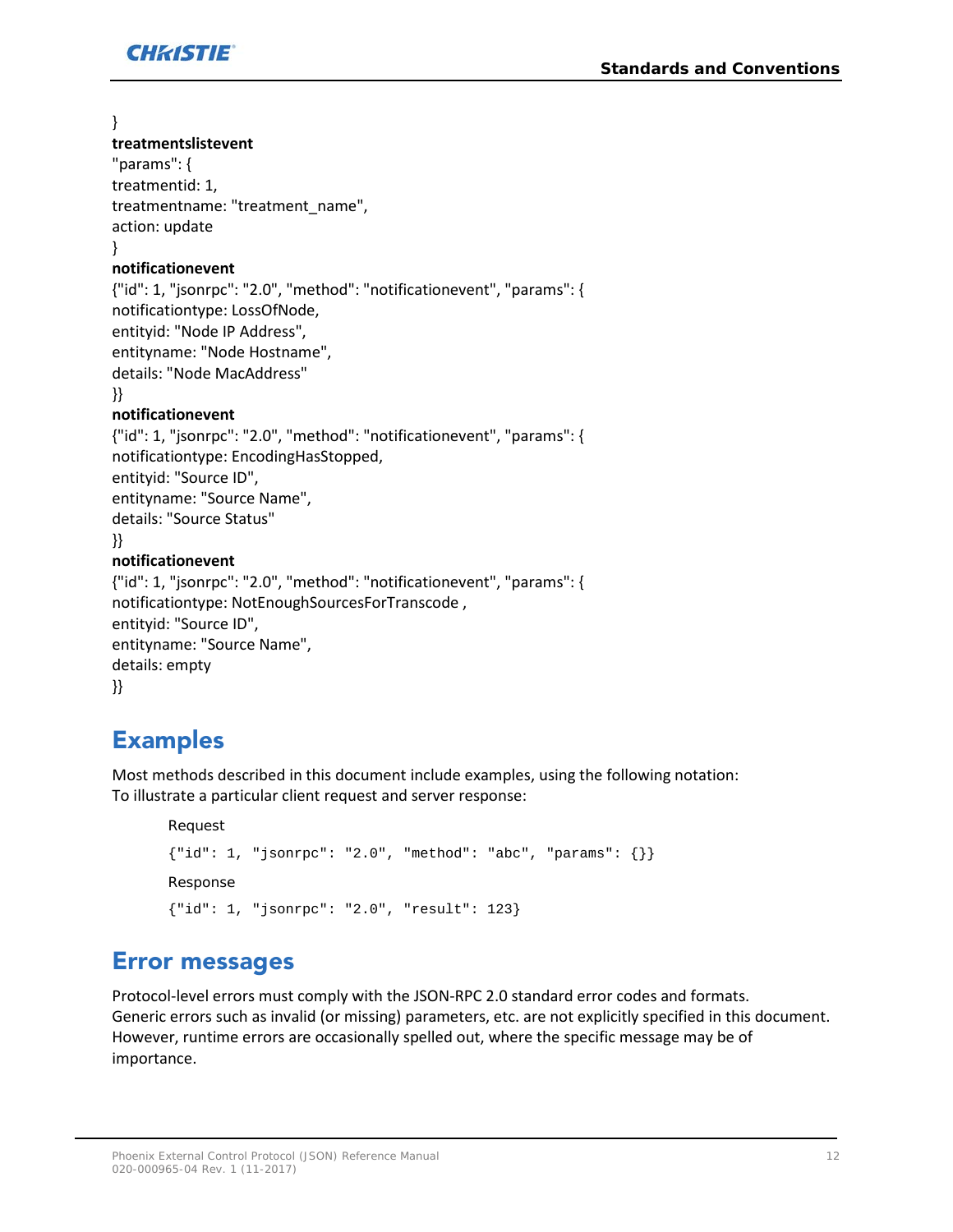## **CHRISTIE**

| code     | message          | meaning                                                                                                  |
|----------|------------------|----------------------------------------------------------------------------------------------------------|
| $-32700$ | Parse error      | Invalid JSON was received by the server.<br>An error occurred on the server while parsing the JSON text. |
| $-32600$ | Invalid request  | The JSON sent is not a valid Request object.                                                             |
| $-32601$ | Method not found | The method does not exist / is not available.                                                            |
| $-32602$ | Invalid params   | Invalid method parameter(s).                                                                             |
| $-32603$ | Internal error   | Internal JSON-RPC error.                                                                                 |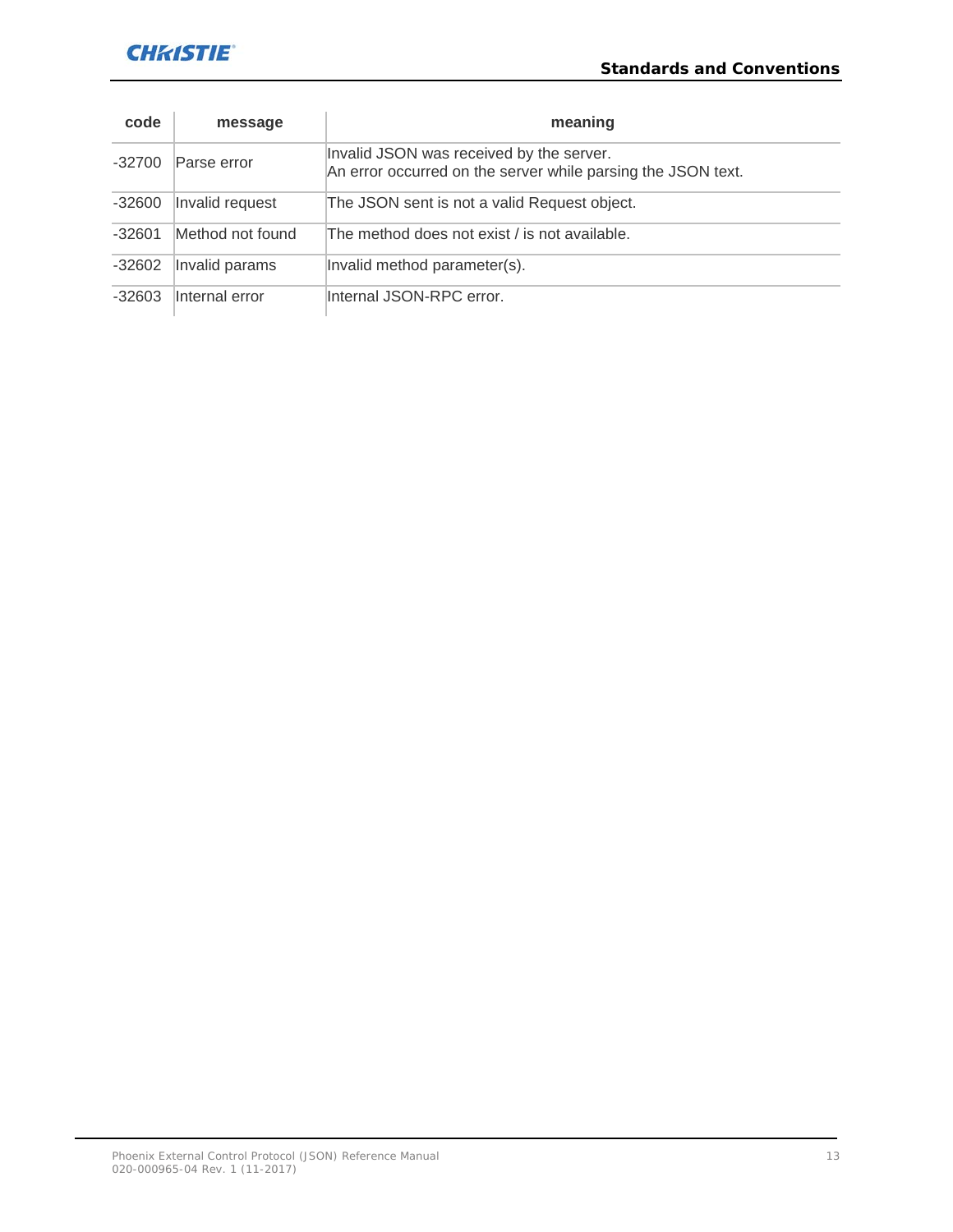# <span id="page-13-0"></span>Transport and Framing

There are several transport methods allowed for this protocol. Message framing varies by transport protocol. All commands should respond within 15 seconds (round trip) unless otherwise specified.

# <span id="page-13-1"></span>**TCP**

The baseline communication method for JSON-RPC will be TCP. Each session will consist of one TCP session.

Port 23456 is the TCP/IP port used for JSON communications.

Messages must be framed using the CRLF characters. That is, messages must be separated by the {0x0D, 0x0A} characters. Any data before the two null characters that is not valid JSON is an invalid message and will generate an error messages.

When testing with PuTTY, follow every JSON command with Ctrl+J <enter>.

See the following example:

| COM1 - PuTTY                                                                                                                                                                                                                                                                                                                                                                                                                                                                                                                               |  |  |
|--------------------------------------------------------------------------------------------------------------------------------------------------------------------------------------------------------------------------------------------------------------------------------------------------------------------------------------------------------------------------------------------------------------------------------------------------------------------------------------------------------------------------------------------|--|--|
| "jsonrpc": "2.0", "method": "getlayers", "params": {"pixelspaceid": 0}, "id": ^<br>$0$ }<br><enter></enter>                                                                                                                                                                                                                                                                                                                                                                                                                                |  |  |
| <b>Kenter&gt;</b><br>And you should get the response back from the Phoenix controller<br>("jsonrpc":"2.0","result":[{"ID":0,"ZIndex":0,"PixelSpaceID":0,"SourceID":84,"Ab<br>soluteRectangle":"-1,3,1024,768"},("ID":1,"ZIndex":1,"PixelSpaceID":0,"SourceID"<br>:85, "AbsoluteRectangle": "1022, 1, 1024, 768"}, { "ID": 2, "ZIndex": 2, "PixelSpaceID": 0, "<br>SourceID":86, "AbsoluteRectangle":"2039, 2, 1024, 768"}, {"ID":3, "ZIndex":3, "PixelSpa<br>ceID":0, "SourceID":87, "AbsoluteRectangle": "3059, 2, 1024, 768"} ], "id":0} |  |  |

[Asynchronous notifications](#page-9-0) may be supported by the server. Therefore, if a client sends overlapping requests, the server may return the replies out-of-order. The client must use the JSON-RPC id value to distinguish replies. Server notifications are inserted into the connection that registered for them, therefore a client waiting for a reply may receive other messages before the appropriate reply. A wellbehaved client should not open more than 2 TCP connections.

Flow control is handled by TCP. When the TCP stream is broken, any pending registrations/notifications are cleared.

# <span id="page-13-2"></span>Serial Port (COM1)

JSON RPC can be used over a serial port link via the COM1 port on the controller. The communication parameters must be set as follows:

| <b>Baud Rate</b> | 9600 |
|------------------|------|
| Parity           | None |
| <b>StopBits</b>  | 1    |
| <b>DataBits</b>  | 8    |
| Handshake        | None |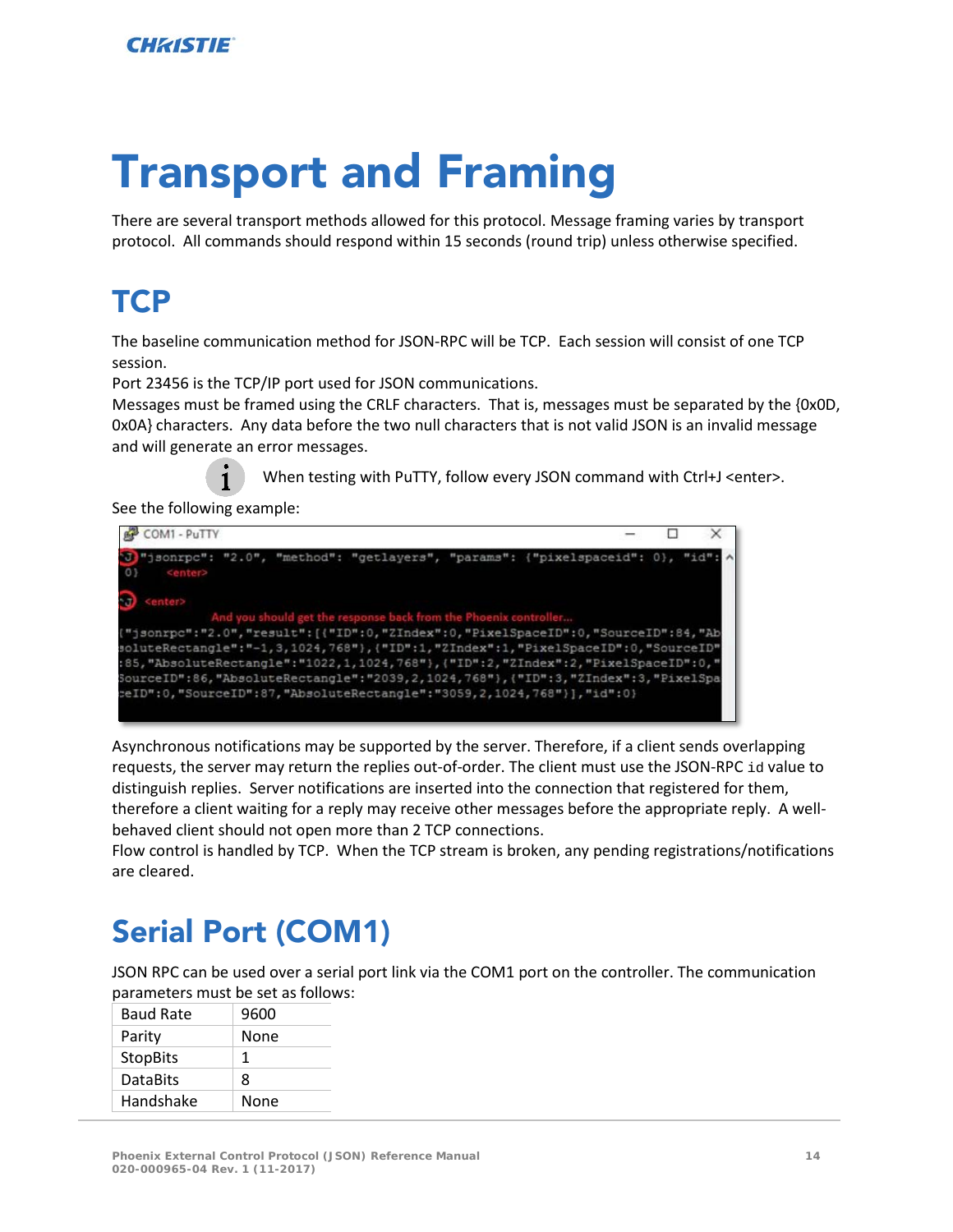

Other than the hardware link, all messaging is identical to that of TCP. The **RS232** or **Network & RS232** option must be selected in the **API Connection** page in the Web Manager **Global Settings** page to enable this method of communication.

# <span id="page-14-0"></span>HTTP/HTTPS AJAX

<span id="page-14-1"></span>Not supported.

# WebSocket - RFC 6455

<span id="page-14-2"></span>Not supported.

# UDP

Not supported.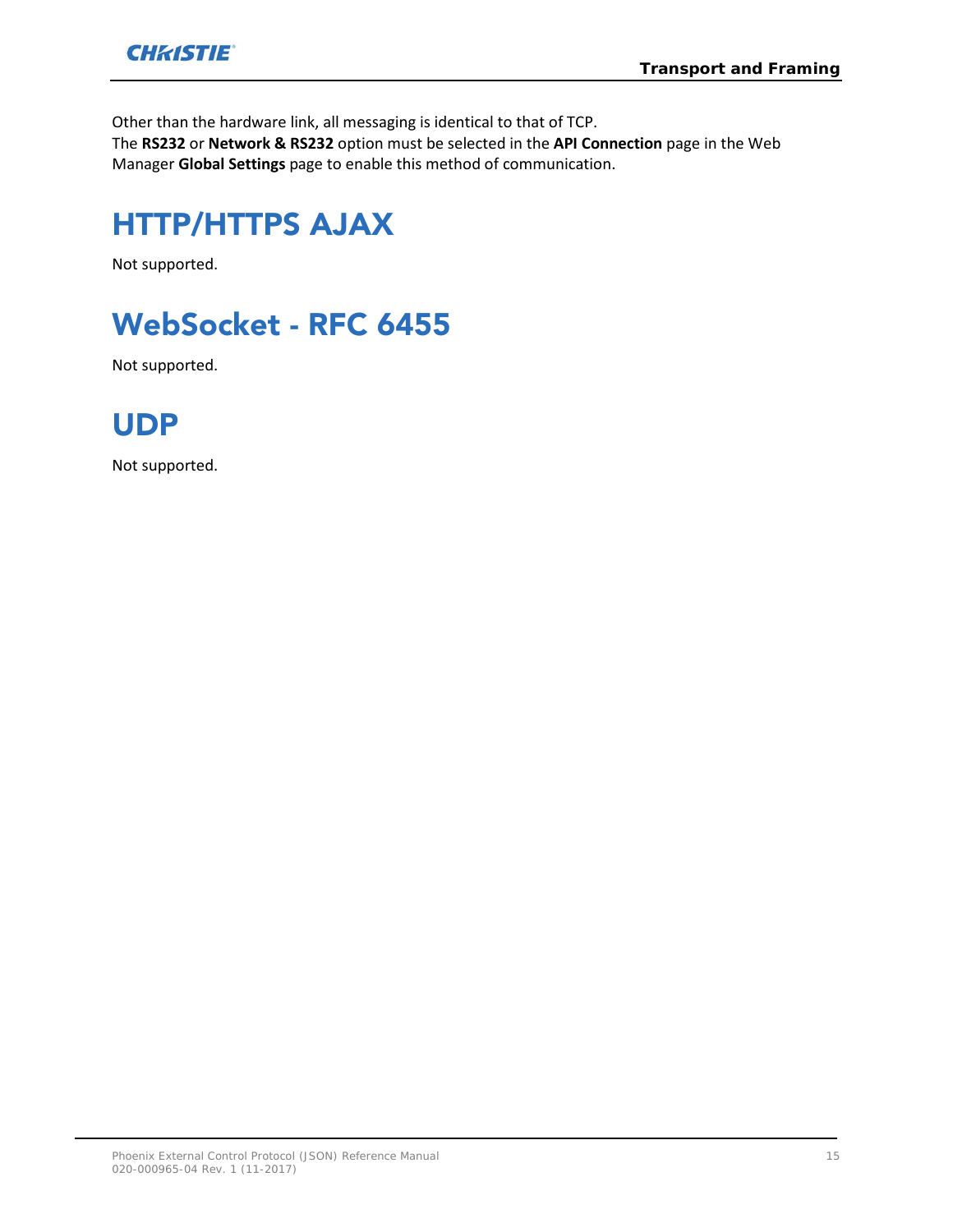

# <span id="page-15-0"></span>Methods

<span id="page-15-1"></span>The methods are categorized by types: listener, layer, walls, layouts, and treatments.

# Listener methods

<span id="page-15-2"></span>The PHOENIX protocol is designed to use asynchronous messaging (where appropriate).

## addlistener

Adds a listener for the type specified in the request. If **sendnow** is set to true, it sends back all the objects for the type specified.

#### Request parameters

| listenertype | The type of item to send a notification for when an item is added, modified, or<br>deleted. Valid types are: sources, walls, presets, treatments, and layoutrecall. |
|--------------|---------------------------------------------------------------------------------------------------------------------------------------------------------------------|
| sendnow      | Send out the list of items as soon as the command is issued. Valid inputs: false or<br>true.                                                                        |

#### Response parameters

None.

#### Responses

See *[Error messages](#page-11-1)* (page *[12](#page-11-1)*).

#### Example

#### **request:**

{"jsonrpc": "2.0", "method": "addlistener", "params": { "listenertype": "sources", "sendnow": false }, "id": 1} {"jsonrpc": "2.0", "method": "addlistener", "params": { "listenertype": "walls", "sendnow": false }, "id": 1} {"jsonrpc": "2.0", "method": "addlistener", "params": { "listenertype": "presets", "sendnow": false }, "id": 1} {"jsonrpc": "2.0", "method": "addlistener", "params": { "listenertype": "treatments", "sendnow": false }, "id": 1} {"jsonrpc": "2.0", "method": "addlistener", "params": { "listenertype": "layoutrecall", "sendnow": false }, "id": 1} {"jsonrpc": "2.0", "method": "addlistener", "params": { "listenertype": "notifications", "sendnow": false }, "id": 1}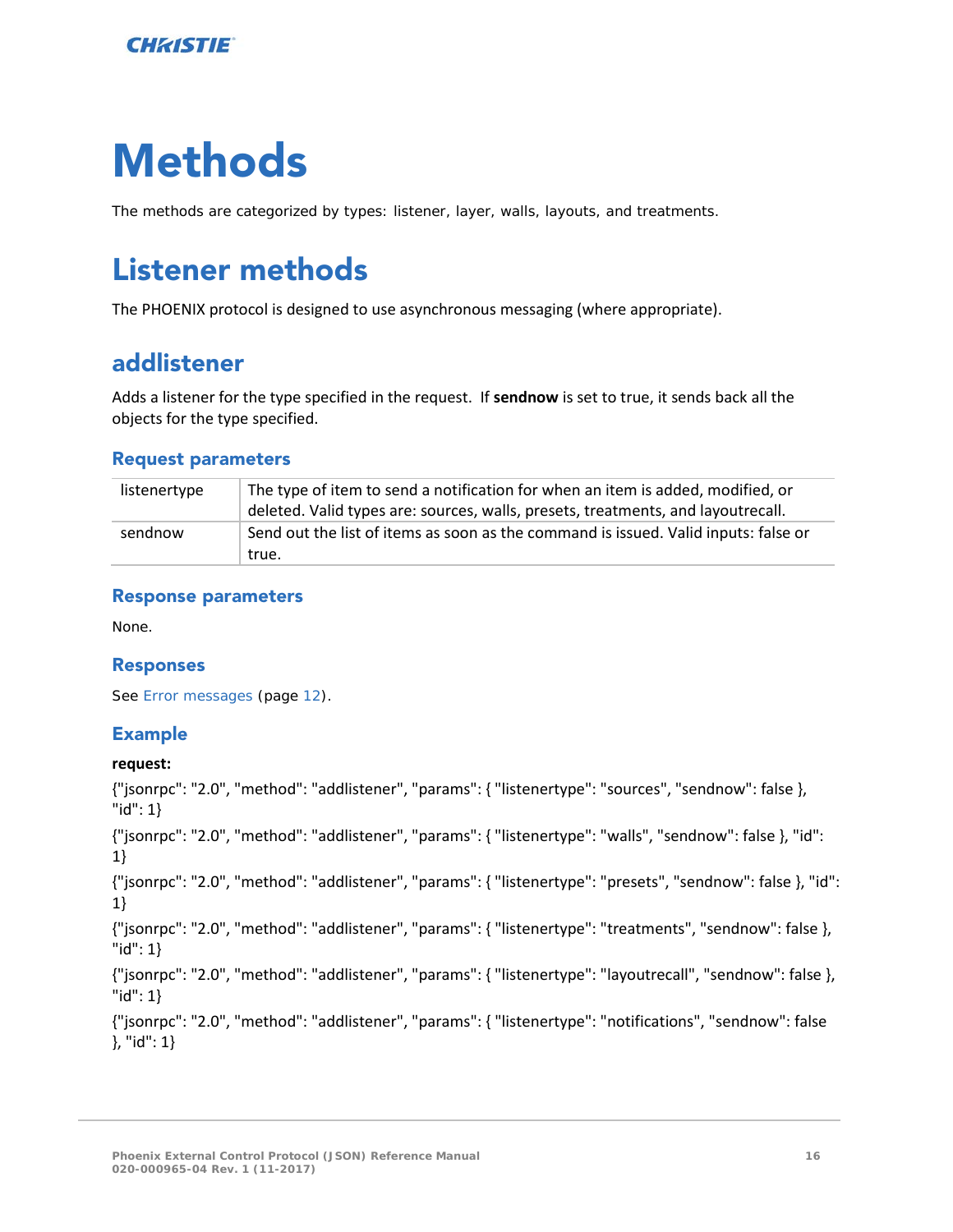

**response:**

<span id="page-16-0"></span>{"jsonrpc":"2.0","result":{},"id":1}

## removelistener

This method unregisters from notifications for a particular code(s). This method requires a single named parameter code, which may be an array of multiple codes.

#### **Parameters**

| listenertype | The type of item to send a notification for when an item is added, modified, or  |
|--------------|----------------------------------------------------------------------------------|
|              | deleted. Valid types are: sources, walls, presets, treatments, and layoutrecall. |

#### Response parameters

None.

#### Responses

See *[Error messages](#page-11-1)* (page *[12](#page-11-1)*).

#### Example

#### **request:**

| {"jsonrpc": "2.0", "method": "removelistener", "params": { "listenertype": "sources" }, "id": 1}                  |
|-------------------------------------------------------------------------------------------------------------------|
| ${\{$ "jsonrpc": "2.0", "method": "removelistener", "params": ${\{}$ "listenertype": "walls" ${\},$ "id": 1 ${\}$ |
| {"jsonrpc": "2.0", "method": "removelistener", "params": { "listenertype": "presets" }, "id": 1}                  |
| {"jsonrpc": "2.0", "method": "removelistener", "params": { "listenertype": "treatments" }, "id": 1}               |
| {"jsonrpc": "2.0", "method": "removelistener", "params": { "listenertype": "layoutrecall" }, "id": 1}             |
|                                                                                                                   |

#### **response:**

<span id="page-16-1"></span>{"jsonrpc":"2.0","result":{},"id":1}

### removealllisteners

The top level removealllisteners method completely unregisters all notifications currently registered to the client. It is recommended that this is called just before a client exits.

#### Request parameters

None.

#### Response parameters

None.

#### Responses

See *[Error messages](#page-11-1)* (page *[12](#page-11-1)*).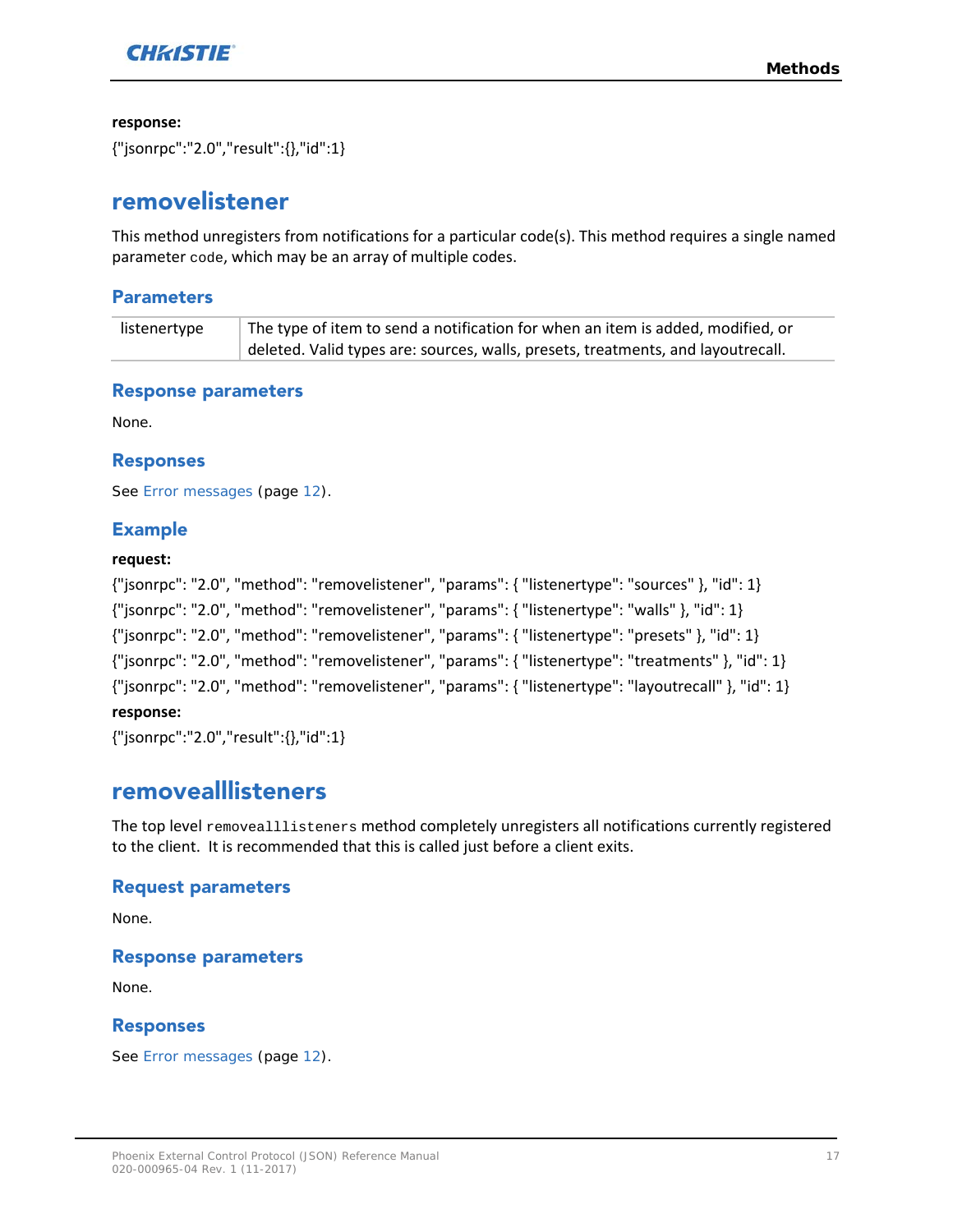

#### Example

**request:** {"jsonrpc": "2.0", "method": "removealllisteners", "params": {}, "id": 1} **response:** {"jsonrpc":"2.0","result":{},"id":1}

# <span id="page-17-0"></span>Layer methods

# <span id="page-17-1"></span>addlayer

Adds a new layer to a wall, specifying the associated source, size, and position for the new layer.

#### Request parameters

| pixelspaceid | Wall ID (number) to create the new layer on.                  |
|--------------|---------------------------------------------------------------|
| sourceid     | Source ID (number) for the new layer.                         |
| width        | Width, in pixels, for the new layer.                          |
| xposition    | X Position, in pixels, relative to the left edge of the wall. |
| yposition    | Y Position, in pixels, relative to the top edge of the wall.  |

#### Response parameters

|--|

#### Responses

-32000,"Too Many Layers On Output" -32001, "Failed to Start Transcode"

Also, see *[Error messages](#page-11-1)* (page *[12](#page-11-1)*).

#### Example

#### **request:**

{"jsonrpc": "2.0", "method": "addlayer", "params": {"pixelspaceid": 1, "sourceid": 1, "xposition": 100, "yposition": 100, "width": 200}, "id": 1}

#### **response:**

```
{"jsonrpc":"2.0","result":{ layerid },"id":1}
```
### movelayer

Moves the position of one or more layers to either an absolute pixel location on a wall, or offsets the current layer position by a horizontal and/or vertical offset.

#### Request parameters

|         | horizontaloffset   Horizontal Offset in Pixels (Not used but required if move direction is V). |
|---------|------------------------------------------------------------------------------------------------|
| layerid | $\perp$ Layer ID(s) to move.                                                                   |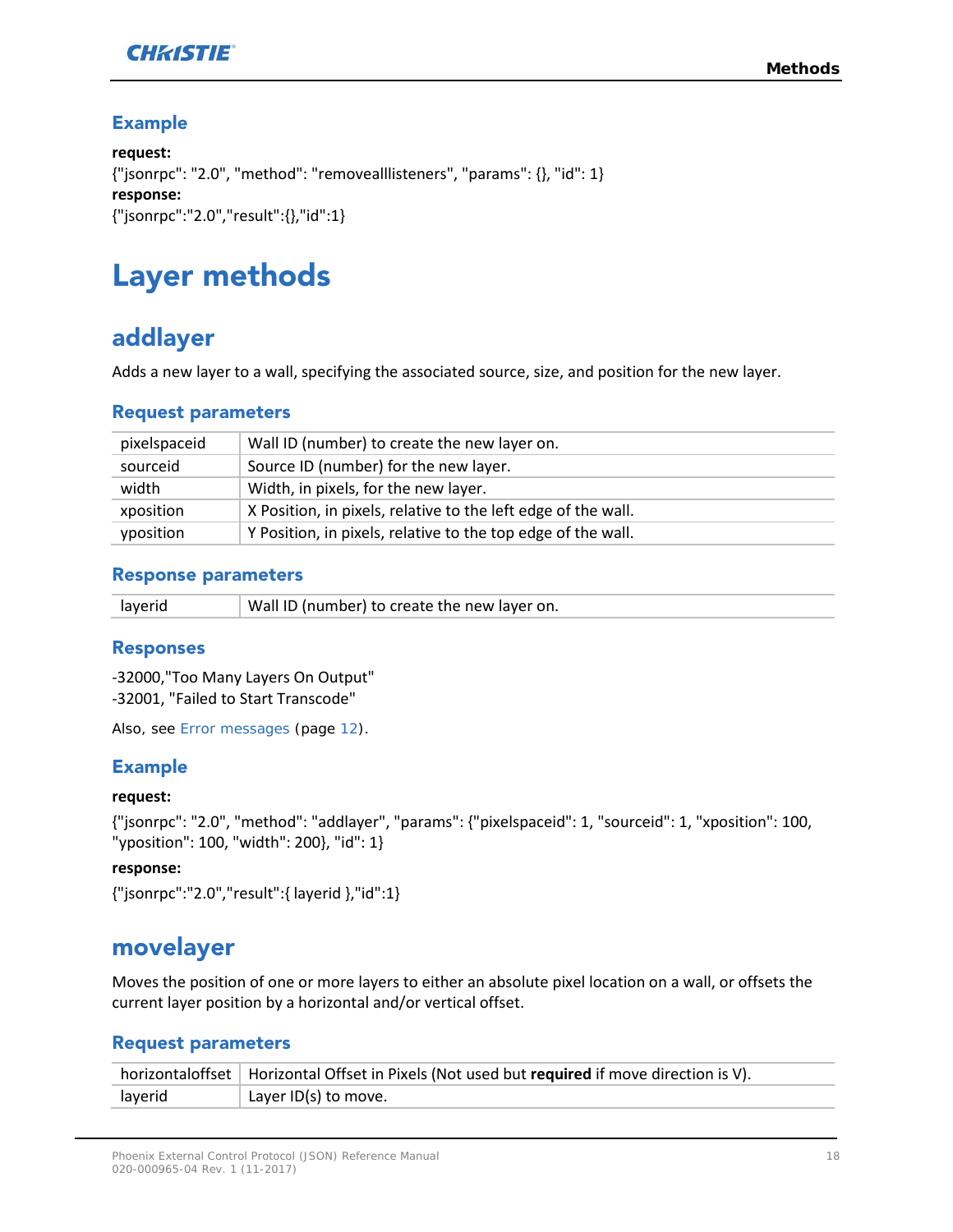

| movedirection  | Move Directions ( $h =$ Horizontal, $v =$ Vertical, $b =$ Both)                                 |
|----------------|-------------------------------------------------------------------------------------------------|
| movetype       | Move Type ( $0 =$ Absolute Position, $1 =$ Offset Position)                                     |
| verticaloffset | Vertical Offset in Pixels (Only required if move direction is H; otherwise, it is not<br>used.) |

#### Response parameters

None.

#### Responses

See *[Error messages](#page-11-1)* (page *[12](#page-11-1)*).

#### Example

#### **request:**

```
{"jsonrpc": "2.0", "method": "movelayer", "params": {"layerid": 1, "movetype": 0|1, "movedirection": 
"h"|"v"|"b", "horizontaloffset": 100, "verticaloffset": 100}, "id": 1}
```
#### **response:**

```
{"jsonrpc":"2.0","result":{},"id":1}
```
### removelayer

Removes one or more layer(s) from one or more walls.

#### Request parameters

layerid  $\vert$  Layer ID(s) to remove.

#### Response parameters

None.

#### Responses

See *[Error messages](#page-11-1)* (page *[12](#page-11-1)*).

#### Example

**request:** {"jsonrpc": "2.0", "method": "removelayer", "params": {"layerid": 1}, "id": 1} **response:** {"jsonrpc":"2.0","result":{},"id":1}

### <span id="page-18-1"></span>resetaspectlayer

Resets the aspect ratio of a layer.

#### Parameters

| layerid | Layer ID(s) to reset aspect ratio. |
|---------|------------------------------------|
|---------|------------------------------------|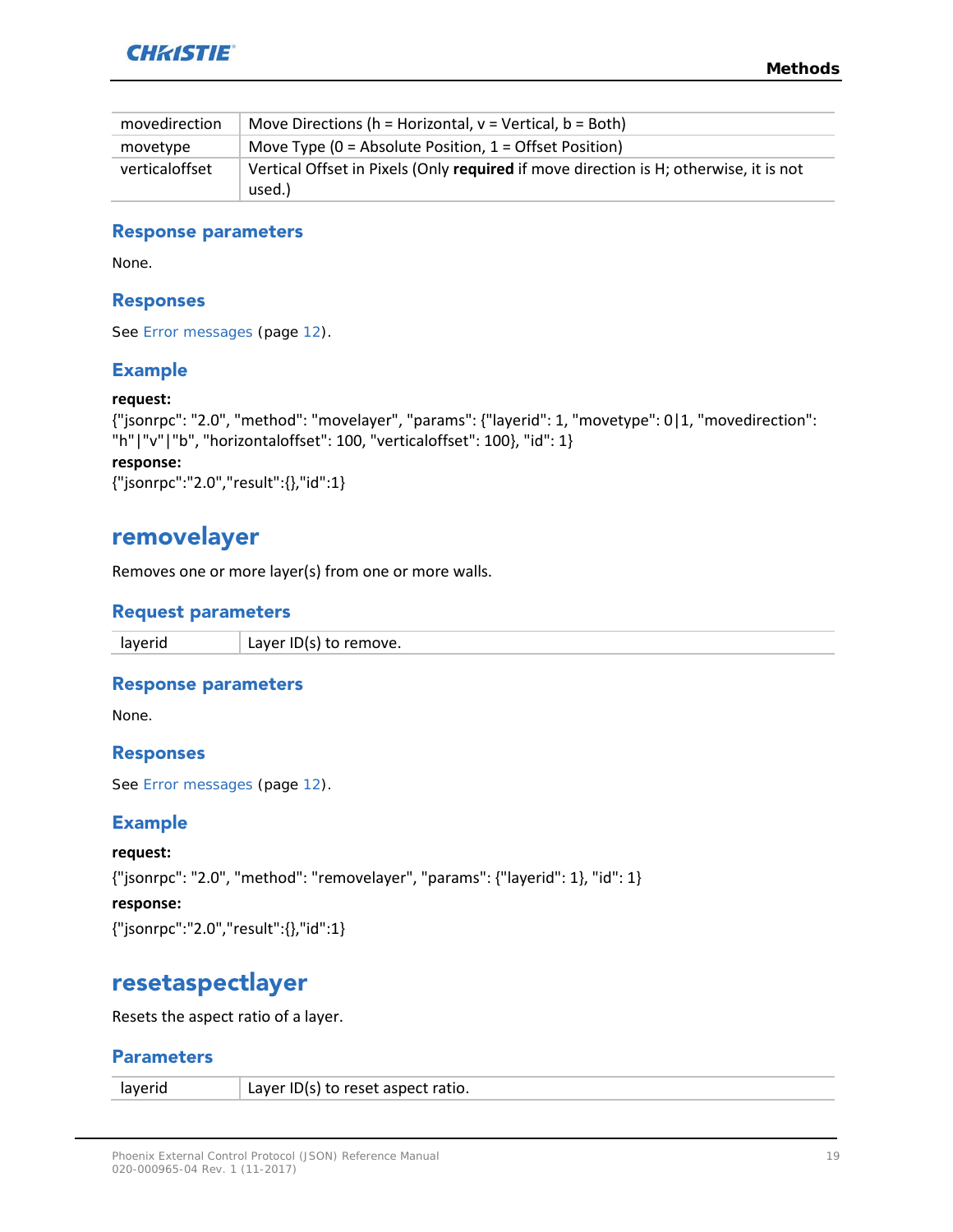

#### Responses

See *[Error messages](#page-11-1)* (page *[12](#page-11-1)*).

#### Example

```
request:
{"jsonrpc": "2.0", "method": "resetaspectlayer", "params": {"layerid": 1}, "id": 1}
response:
{"jsonrpc":"2.0","result":{},"id":1}
```
# <span id="page-19-0"></span>getlayer

Gets information on a single layer on a wall.

#### Request parameters

| layerid      | Layer ID to get its information.    |
|--------------|-------------------------------------|
| pixelspaceid | Wall ID where the layer is located. |

#### Response parameters

| absoluteleft | Absolute left, in pixels, of the layer. |
|--------------|-----------------------------------------|
| absolutetop  | Absolute top, in pixels, of the layer.  |
| height       | Height, in pixels, for the layer.       |
| layerid      | Layer ID to get its information.        |
| pixelspaceid | Wall ID where the layer is located.     |
| sourceid     | Source ID (number).                     |
| width        | Width, in pixels, for the layer.        |
| zindex       | z-index position.                       |

#### Responses

See *[Error messages](#page-11-1)* (page *[12](#page-11-1)*).

#### Example

#### **request:**

{"jsonrpc": "2.0", "method": "getlayer", "params": {"pixelspaceid": 1, "layerid": 1}, "id": 1} **response:**

```
{"jsonrpc":"2.0","result":{"pixelspaceid": 1, "layerid": 1, "sourceid": 1, "zindex": 10, "absolutetop": 100, 
"absoluteleft": 100, "width": 200, "height": 400},"id":1}
```
# <span id="page-19-1"></span>getlayers

Gets a list of all layers on a wall.

#### Request parameters

pixelspaceid Wall ID where the layers are located.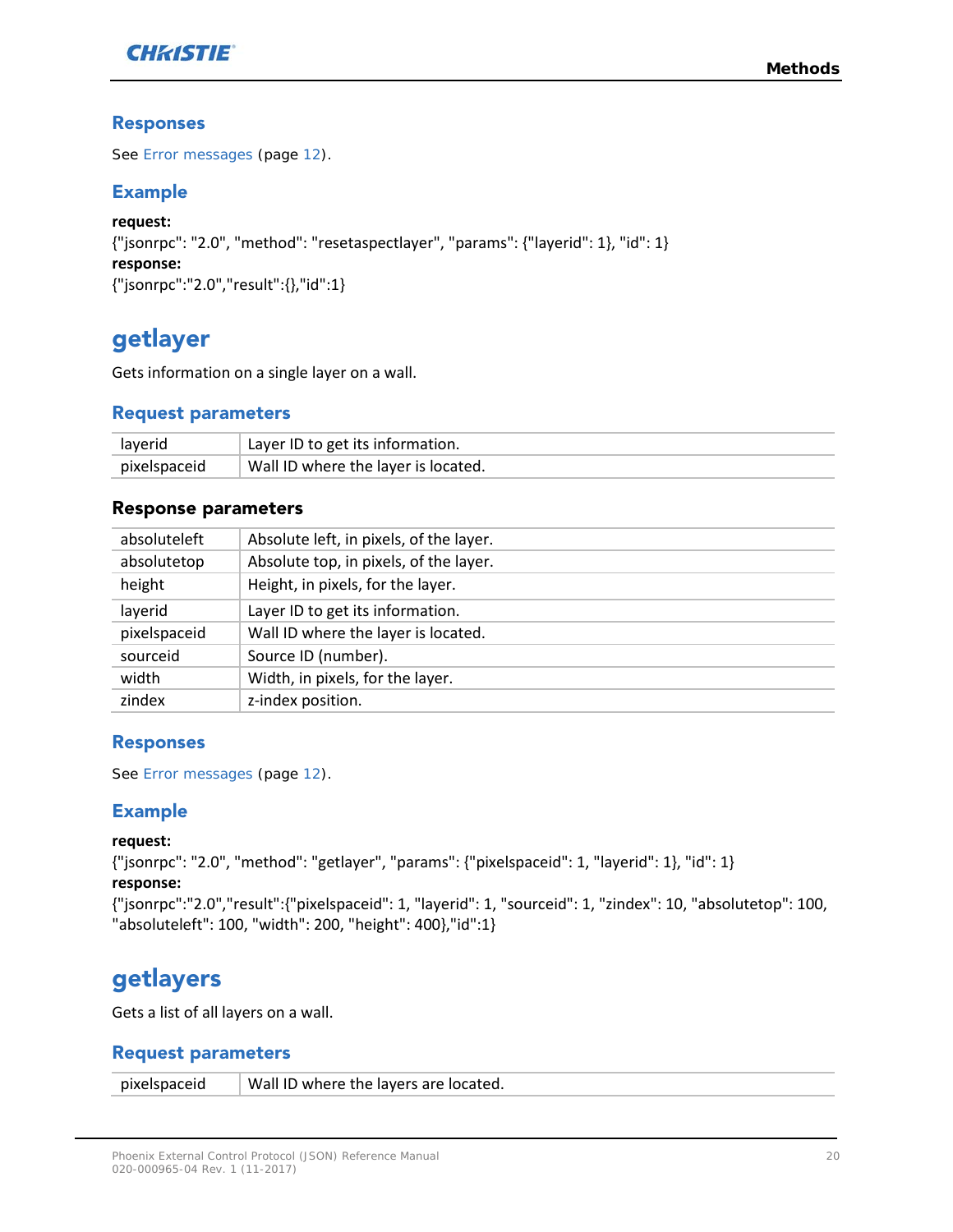

#### Response parameters

None.

#### Responses

See *[Error messages](#page-11-1)* (page *[12](#page-11-1)*).

#### Example

**request:** {"jsonrpc": "2.0", "method": "getlayers", "params": {"pixelspaceid": 1}, "id": 1} **response:** {"jsonrpc":"2.0","result":{["pixelspaceid": 1, "layerid": 1, "sourceid": 1, "zindex": 10, "absolutetop": 100, "absoluteleft": 100, "width": 200, "height": 400}],"id":1}

# <span id="page-20-0"></span>getlayersbyrange

Gets a list of layers within the specified range.

#### Request parameters

| endindex   | The number of the last layer to retrieve.               |
|------------|---------------------------------------------------------|
| startindex | <sup>1</sup> The number of the first layer to retrieve. |

#### Response parameters

| absoluteleft | Absolute left, in pixels, of the layer. |
|--------------|-----------------------------------------|
| absolutetop  | Absolute top, in pixels, of the layer.  |
| height       | Height, in pixels, for the layer.       |
| layerid      | Layer ID to get its information.        |
| pixelspaceid | Wall ID where the layer is located.     |
| sourceid     | Source ID (number).                     |
| width        | Width, in pixels, for the layer.        |
| zindex       | z-index position for the layer.         |
|              |                                         |

#### Responses

See *[Error messages](#page-11-1)* (page *[12](#page-11-1)*).

#### Example

#### **request:**

{"jsonrpc": "2.0", "method": "getlayersbyrange", "params": {"startindex": 0, "endindex": 100}, "id": 1} **response:**

{"jsonrpc":"2.0","result":{"pixelspaceid": 1, "layerid": 1, "sourceid": 1, "zindex": 10, "absolutetop": 100, "absoluteleft": 100, "width": 200, "height": 400},"id":1}

### <span id="page-20-1"></span>getlayerscount

Gets the total number of layers currently on the wall.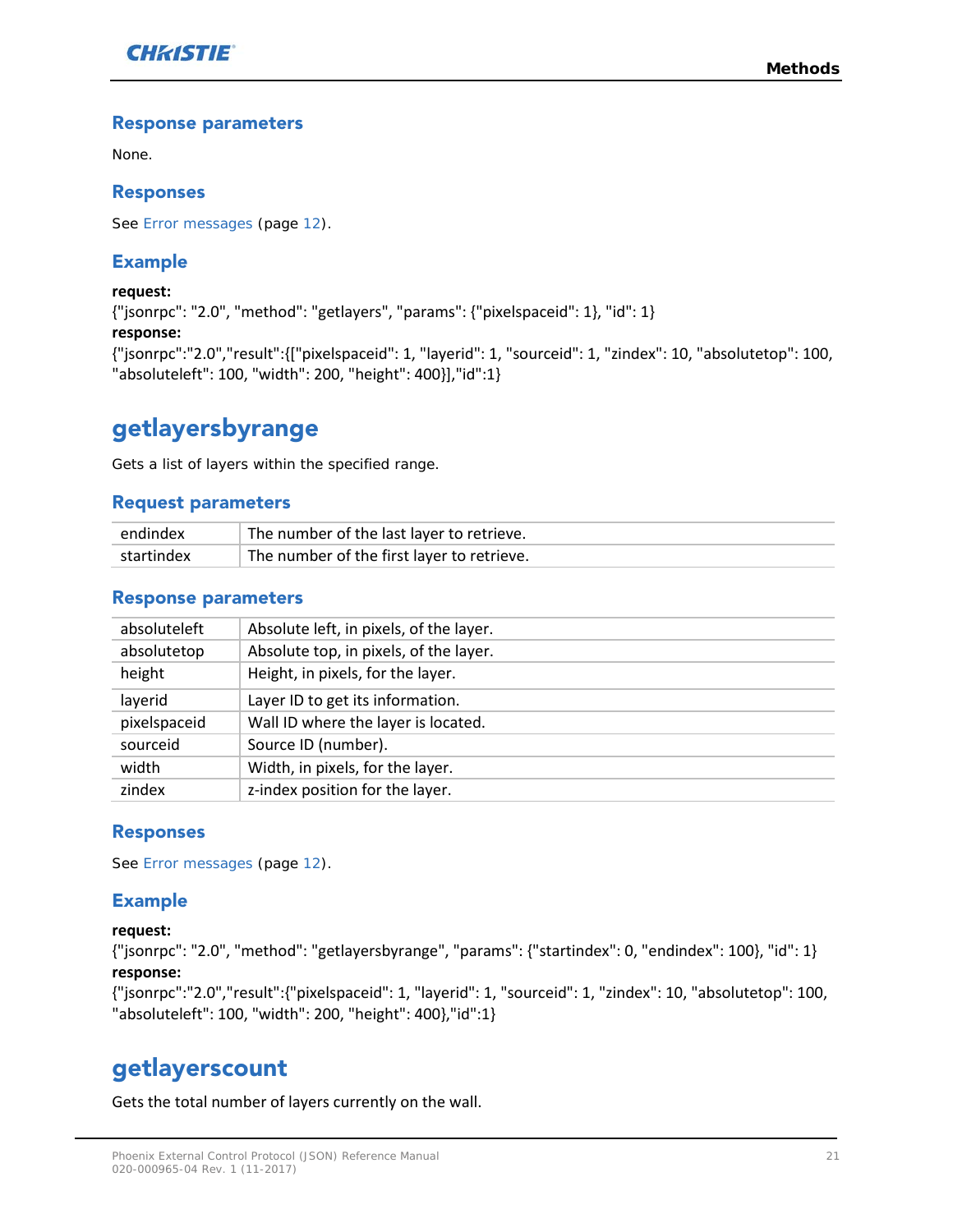

#### Request parameters

None.

#### Response parameters

count The total number of layers configured.

#### Responses

See *Error [messages](#page-11-1)* (page *[12](#page-11-1)*).

#### Example

**request:** {"jsonrpc": "2.0", "method": "getlayerscount", "params": {}, "id": 1} **response:** {"jsonrpc":"2.0","result":{count},"id":1}

# <span id="page-21-0"></span>Wall methods

# <span id="page-21-1"></span>getwalls

Returns a brief listing of walls defined in the system.

#### Request parameters

None.

#### Response parameters

| name         | Wai<br>Mame.    |
|--------------|-----------------|
| niv<br>iceic | Wall<br>ID<br>a |

#### Responses

See *[Error messages](#page-11-1)* (page *[12](#page-11-1)*).

#### Example

**request:** {"jsonrpc": "2.0", "method": "getwalls", "params": {}, "id": 1} **response:** {"jsonrpc":"2.0","result":[{"pixelspaceid": 1, "name": "wall1"},{"pixelspaceid": 2, "name": "wall2"}],"id":1}

### <span id="page-21-2"></span>getwall

Returns detailed configuration information about a specified wall ID.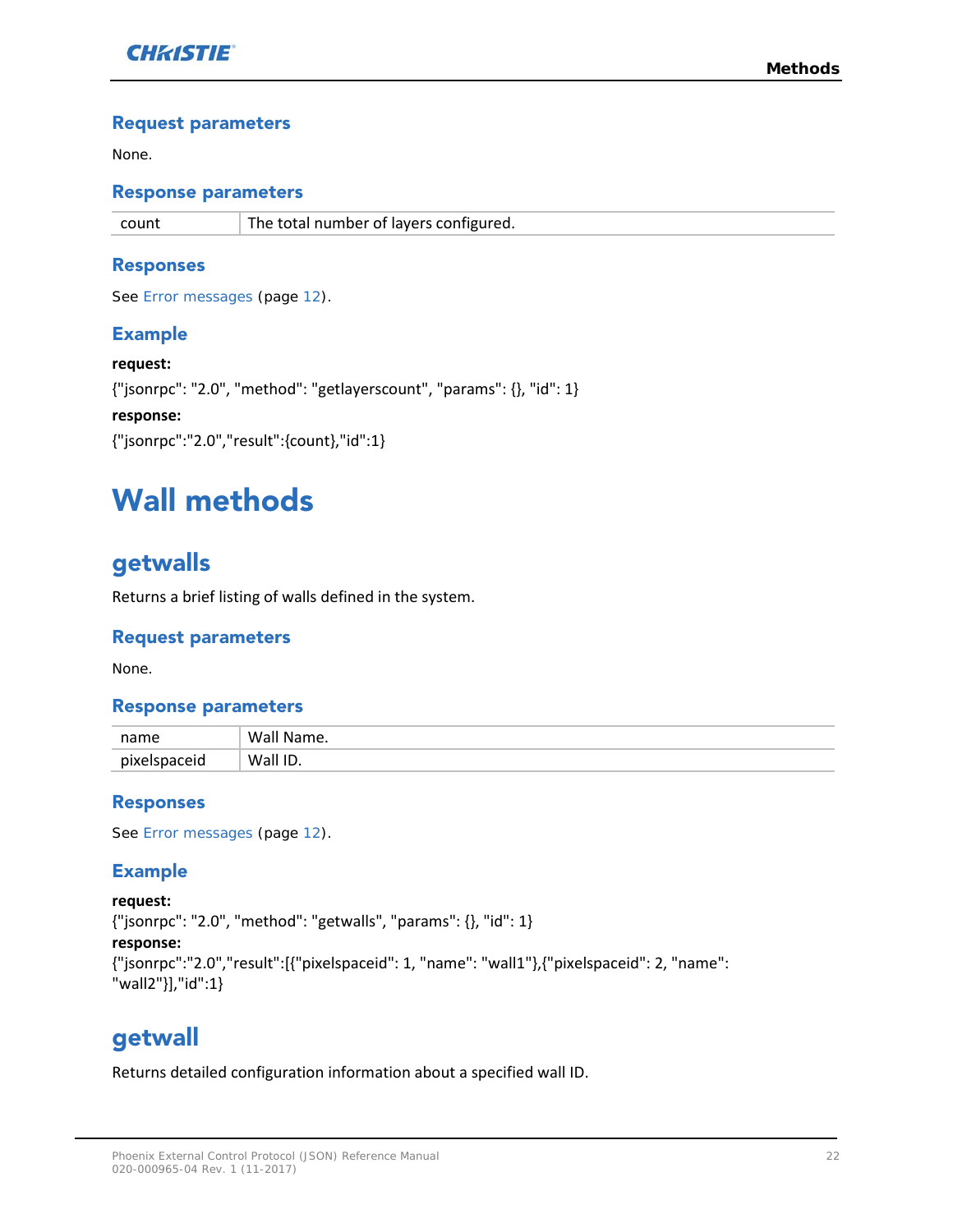#### Request parameters

| pixelspaceid                       | Wall ID (retrieved using getwalls).                                         |
|------------------------------------|-----------------------------------------------------------------------------|
| <b>Response parameters</b>         |                                                                             |
| audiosourceid                      | Audio Source ID, or -1 for no audio source.                                 |
| backgroundcolorblue                | Background Color - Blue (0-255).                                            |
| backgroundcolorgreen               | Background Color - Green (0-255).                                           |
| backgroundcolorred                 | Background Color - Red (0-255).                                             |
| backgroundimagehorizontalalignment | Background Image Horizontal Alignment (L=Left, C=Center,<br>$R = Right$ ).  |
| backgroundimagename                | Background Image Name (text).                                               |
| backgroundimagestretch             | Background Stretch (N=None, F=Fill, U=Uniform, UF=Uniform<br>Fill, T=Tile). |
| backgroundimageverticalalignment   | Background Image Vertical Alignment (T=Top, M=Middle,<br>B=Bottom)          |
| height                             | Height in pixels.                                                           |
| name                               | Wall Name (text).                                                           |
| pixelspaceid                       | Wall ID.                                                                    |
| width                              | Width in pixels                                                             |

#### Responses

See *[Error messages](#page-11-1)* (page *[12](#page-11-1)*).

#### Example

#### **request:**

{"jsonrpc": "2.0", "method": "getwall", "params": {"pixelspaceid": 1}, "id": 1}

#### **response:**

{"jsonrpc":"2.0","result":{"pixelspaceid":0,"name":"wall1","width":1920.0,"height":1080.0,"backgroundc olorred":0,"backgroundcolorblue":159,"backgroundcolorgreen":83,"backgroundimagename":"","backgr oundimagehorizontalalignment":"L","backgroundimageverticalalignment":"T","backgroundimagestretch ":"F","audiosourceid":-1},"id":1}

# <span id="page-22-0"></span>getwallsbyrange

Gets a list of walls within the specified range.

#### Request parameters

| endindex   | The number of the last wall to retrieve.  |
|------------|-------------------------------------------|
| startindex | The number of the first wall to retrieve. |

#### Response parameters

| name      | wall<br>Tidille. |
|-----------|------------------|
| niyalcron | ID.<br>Wall<br>. |

See *[Error messages](#page-11-1)* (page *[12](#page-11-1)*).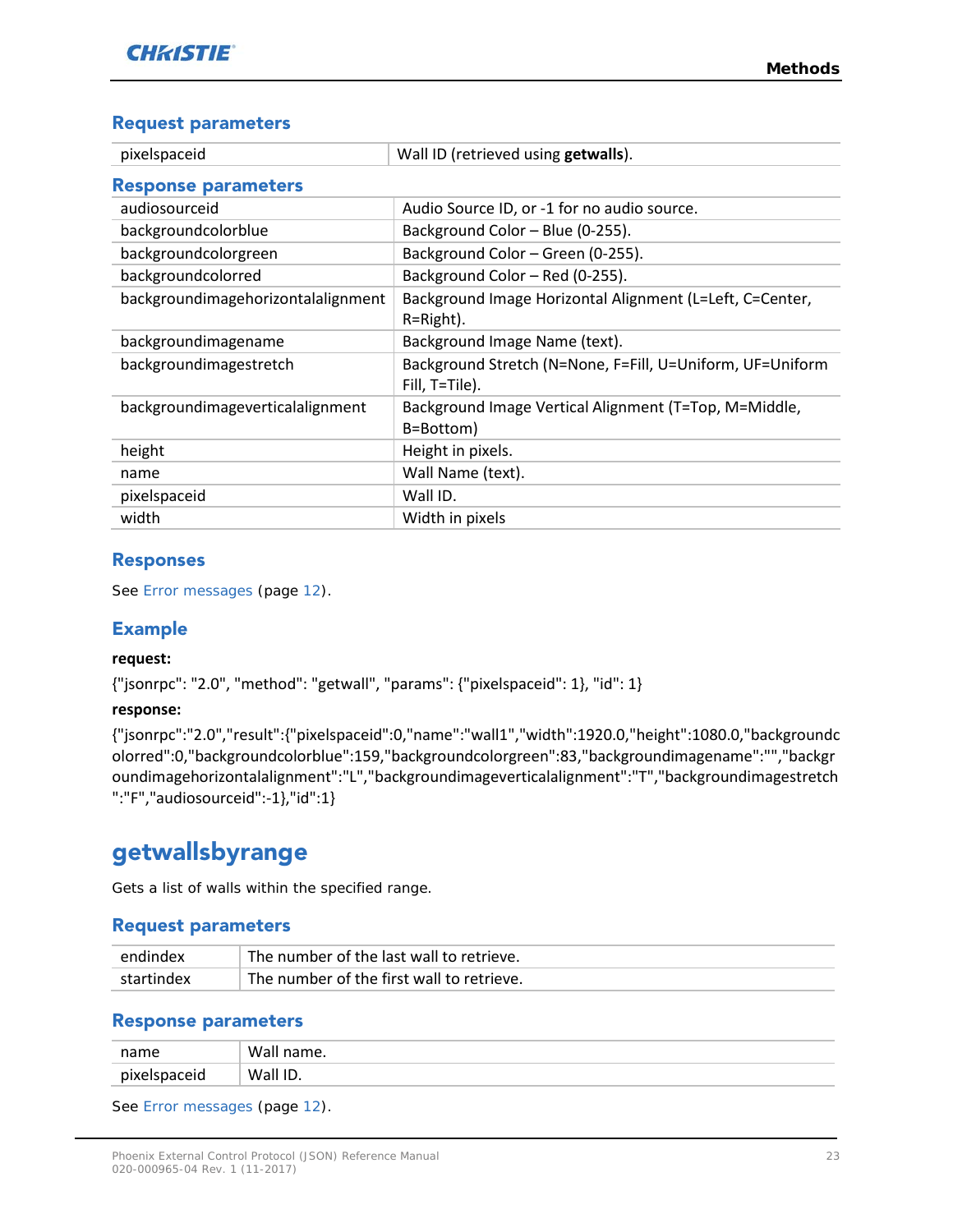

#### Example

#### **request:**

```
{"jsonrpc": "2.0", "method": "getwallsbyrange", "params": {"startindex": 0, "endindex": 100}, "id": 1}
response:
{"jsonrpc":"2.0","result":[{"pixelspaceid": 1, "name": "wall1"},{"pixelspaceid": 2, "name": 
"wall2"}],"id":1}
```
### <span id="page-23-0"></span>getwallscount

Gets the total number of walls configured.

#### Request parameters

None.

#### Response parameters

count The total number of walls configured.

#### Responses

See *[Error messages](#page-11-1)* (page *[12](#page-11-1)*).

#### Example

**request:** {"jsonrpc": "2.0", "method": "getwallscount", "params": {}, "id": 1} **response:** {"jsonrpc":"2.0","result":{count},"id":1}

### <span id="page-23-1"></span>turnmonitoron

Turns on the specified monitor.

#### Request parameters

| pixelspaceid | Wall ID (retrieved using <b>getwalls</b> ). |
|--------------|---------------------------------------------|
|--------------|---------------------------------------------|

#### Response parameters

None.

#### Responses

None.

#### Example

#### **request:**

{"jsonrpc":"2.0","method":"turnmonitorson","params":{"pixelspaceid":0},"id":528875}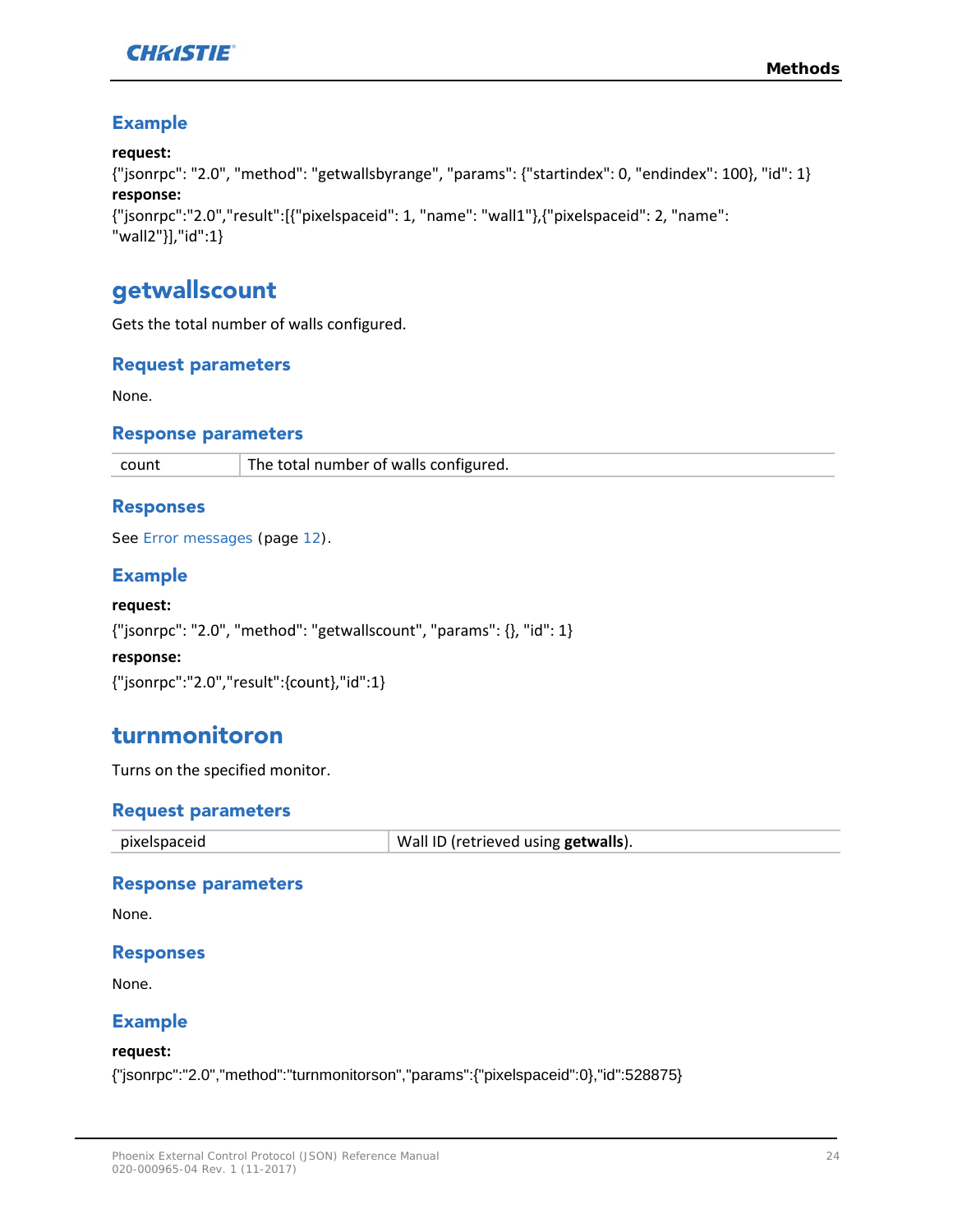

#### **response:**

<span id="page-24-0"></span>{"jsonrpc":"2.0","result":[ ],"id":1}

### turnmonitoroff

Turns off the specified monitor.

#### Request parameters

pixelspaceid Wall ID (retrieved using **getwalls**).

#### Response parameters

#### Responses

None.

#### Example

**request:** {"jsonrpc":"2.0","method":"turnmonitorsoff","params":{"pixelspaceid":0},"id":254254} **response:** {"jsonrpc":"2.0","result":[ ],"id":1}

# <span id="page-24-1"></span>Layout methods

## <span id="page-24-2"></span>getlayouts

Returns a brief listing of layouts (presets) defined in the system.

#### Request parameters

None.

#### Response parameters

|            | .וב<br>--              |
|------------|------------------------|
| ำame<br>יי | avout.<br>: Name<br>∟u |

#### Responses

See *[Error messages](#page-11-1)* (page *[12](#page-11-1)*).

#### Example

#### **request:**

{"jsonrpc": "2.0", "method": "getlayouts", "params": {}, "id": 1}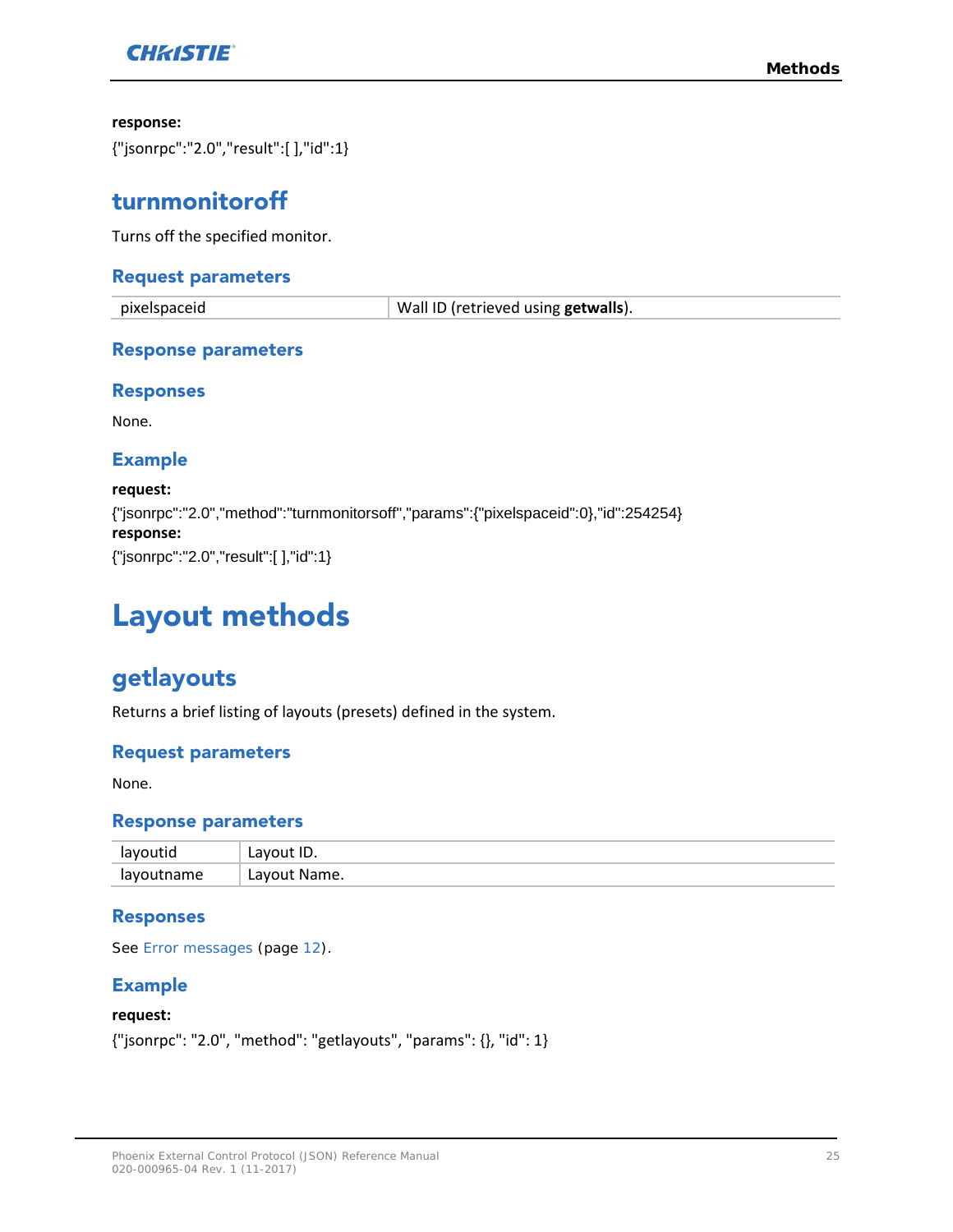

#### **response:**

```
{"jsonrpc":"2.0","result":[{"layoutid": 1, "layoutname": "layout1"},{"layoutid": 2, "layoutname": 
"layout2"}],"id":1}
```
# <span id="page-25-0"></span>layoutrecall

Recalls the specified layout ID on the preset's associated wall(s).



After using this command, use the **getlayers** command to get the current layers on the wall.

#### Response parameters

| $\mathbf{r}$ | CdII.<br>_____ |
|--------------|----------------|
|--------------|----------------|

#### Response parameters

| layoutid     | ID of the layout that was recalled.   |
|--------------|---------------------------------------|
| layoutname   | Name of the layout that was recalled. |
| pixelspaceid | Wall ID associated with the layout.   |

#### Responses

See *[Error messages](#page-11-1)* (page *[12](#page-11-1)*).

#### Example

#### **request:**

{"jsonrpc": "2.0", "method": "layoutrecall", "params": {"presetid": 1}, "id": 1}

#### **response:**

<span id="page-25-1"></span>{"jsonrpc":"2.0","result":{},"id":1}

# layoutrecallforpixelspacecommand

Recalls the specified layout ID on the preset's specified wall(s).

#### Request parameters

| pixelspaceid | Wall ID (retrieved using getwalls). |
|--------------|-------------------------------------|
| presetid     | Preset ID to recall.                |

#### Response parameters

None.

#### Responses

See *[Error messages](#page-11-1)* (page *[12](#page-11-1)*).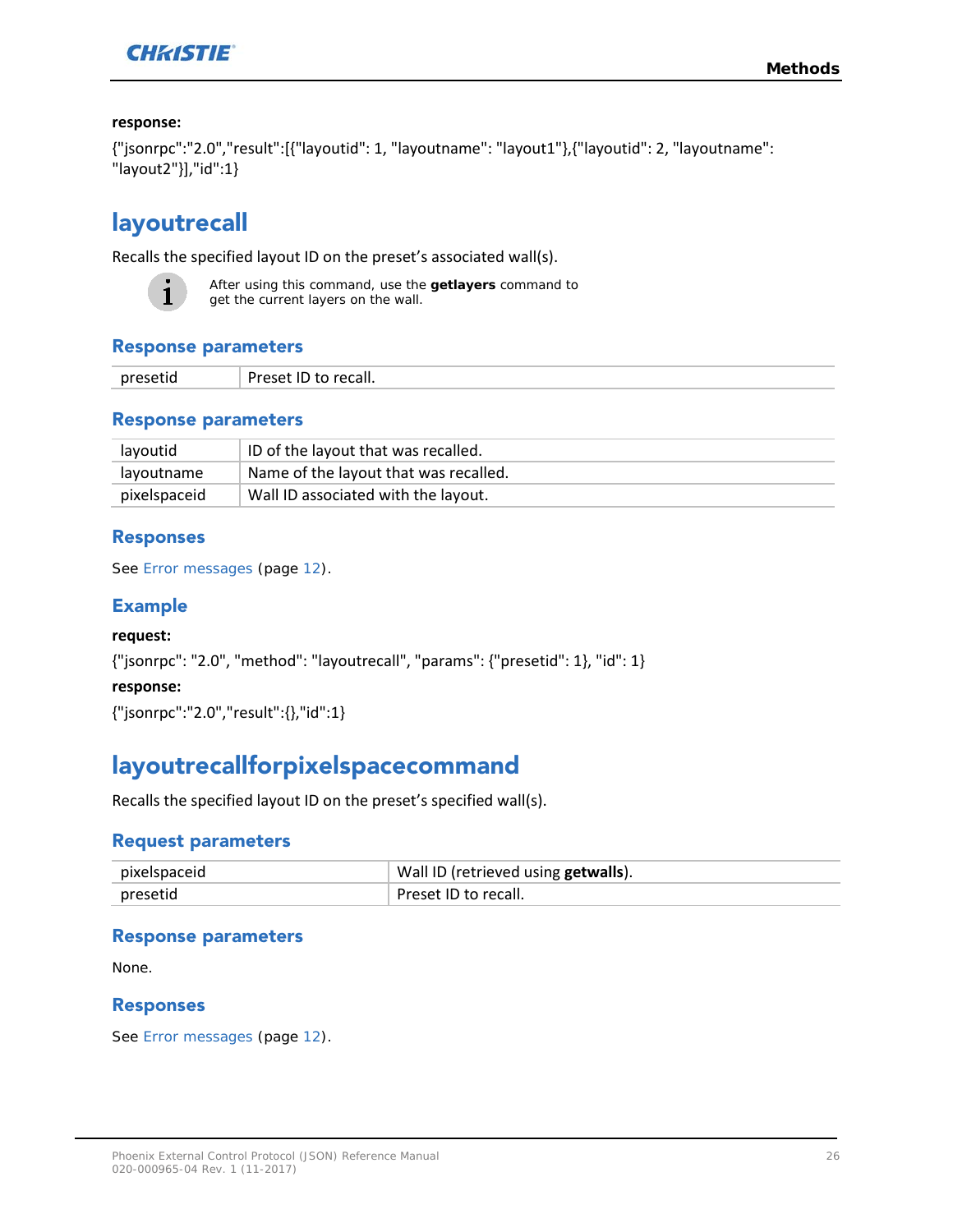

#### Example

#### **request:**

{"jsonrpc":"2.0","method":"recalllayoutforpixelspace","params":{"presetId":0,"pixelspaceid":0},"id":473884} **response:**

<span id="page-26-0"></span>{"jsonrpc":"2.0","result":[],"id":1}

# Treatment methods

### <span id="page-26-1"></span>gettreatments

Returns a brief listing of treatments defined in the system.

#### Request parameters

None.

#### Response parameters

| treatmentid   | Treatment ID.                |
|---------------|------------------------------|
| treatmentname | <sup>1</sup> Treatment Name. |

#### Responses

See *[Error messages](#page-11-1)* (page *[12](#page-11-1)*).

#### Example

**request:**

{"jsonrpc": "2.0", "method": "gettreatments", "params": {}, "id": 1}

#### **response:**

{"jsonrpc":"2.0","result":[{"treatmentid": 1, "treatmentname": "treatment1"},{"treatmentid": 2, "treatmentname": "treatment2"}],"id":1}

## <span id="page-26-2"></span>gettreatmentsbyrange

Returns a list of treatments within the specified range.

#### Request parameters

| endindex   | The number of the first treatment to retrieve. |
|------------|------------------------------------------------|
| startindex | The number of the last treatment to retrieve.  |

#### Response parameters

| treatmentid | Treatment ID.                   |
|-------------|---------------------------------|
|             | treatmentname   Treatment Name. |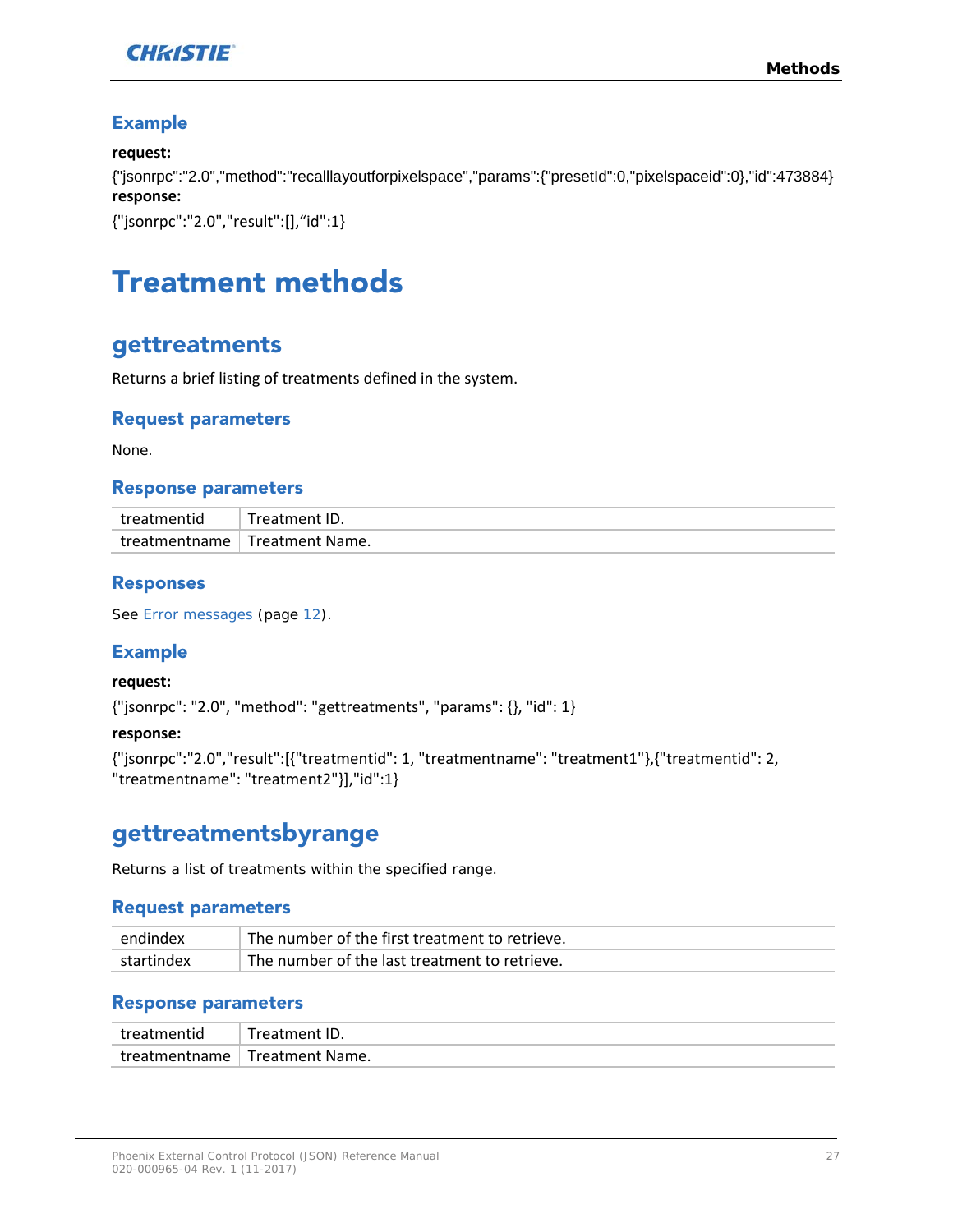

#### Responses

See *[Error messages](#page-11-1)* (page *[12](#page-11-1)*).

#### Example

**request:**

{"jsonrpc": "2.0", "method": "gettreatmentsbyrange", "params": {"startindex": 0, "endindex": 100}, "id": 1}

#### **response:**

{"jsonrpc":"2.0","result":[{"treatmentid": 1, "treatmentname": "treatment1"},{"treatmentid": 2, "treatmentname": "treatment2"}],"id":1}

### <span id="page-27-0"></span>gettreatmentscount

Gets the total number of treatments currently configured.

#### Request parameters

None.

#### Response parameters

| count | The total number of treatments configured. |
|-------|--------------------------------------------|
|-------|--------------------------------------------|

#### Responses

See *[Error messages](#page-11-1)* (page *[12](#page-11-1)*).

#### Example

**request:** {"jsonrpc": "2.0", "method": "gettreatmentscount", "params": {}, "id": 1} **response:**

<span id="page-27-1"></span>{"jsonrpc":"2.0","result":{count},"id":1}

# treatmentapply

Applies a treatment to a layer.

#### Request parameters

| $\Box$<br> | ייב<br>--<br>__  |
|------------|------------------|
| $tr\alpha$ | .<br>≅ID.<br>r o |

#### Response parameters

None.

#### Responses

See *[Error messages](#page-11-1)* (page *[12](#page-11-1)*).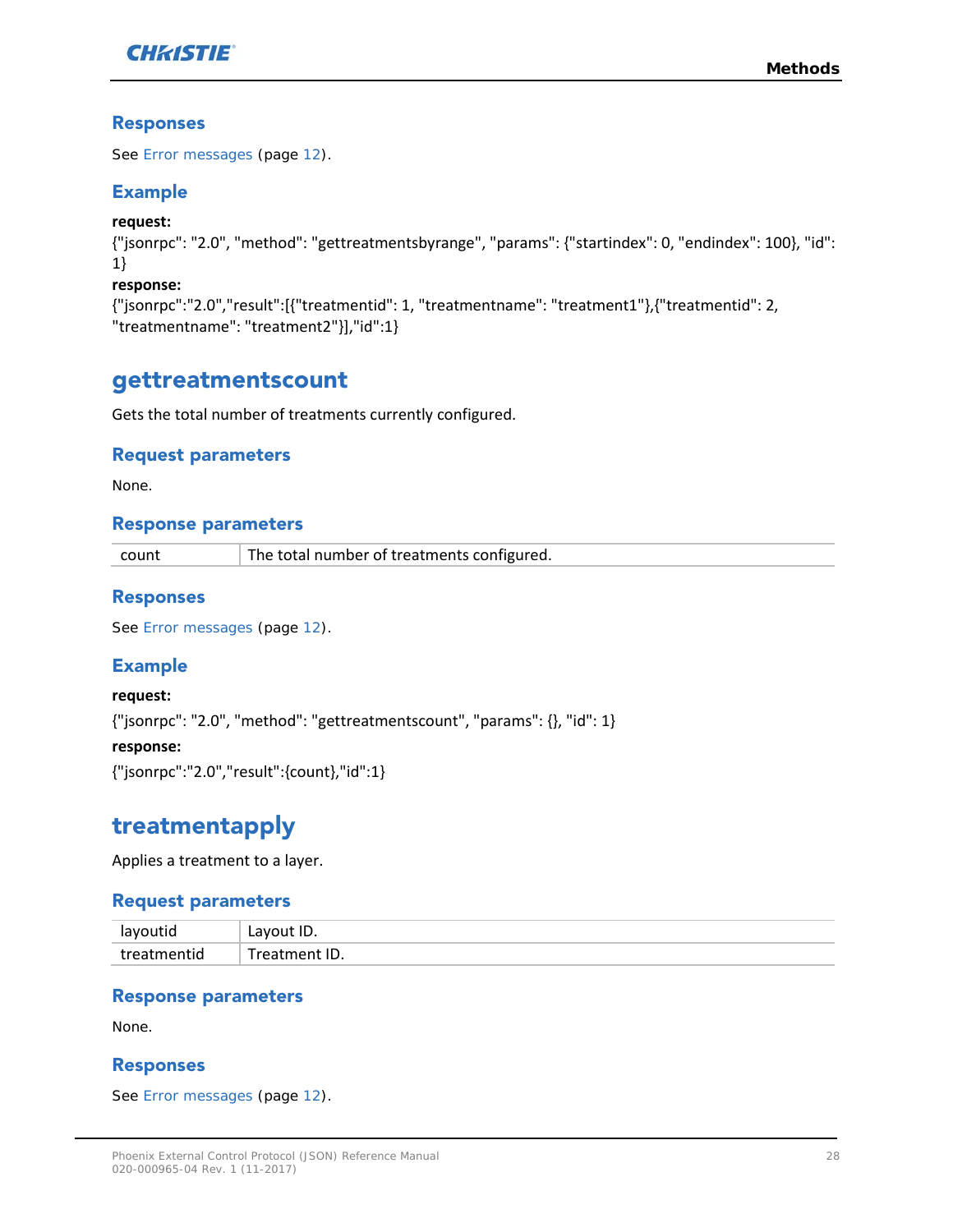

#### Example

#### **request:**

{"jsonrpc": "2.0", "method": "treatmentapply", "params": {"treatmentid": 1, "layoutid": 1}, "id": 1}

#### **response:**

<span id="page-28-0"></span>{"jsonrpc":"2.0","result":{},"id":1}

# Source methods

### <span id="page-28-1"></span>getsources

Returns a brief listing of sources defined in the system.

#### **Parameters**

|            | isaudioavailable   Indicates (true or false) if the source is the audio source for the wall. |
|------------|----------------------------------------------------------------------------------------------|
| sourceid   | Source ID for getting information.                                                           |
| sourcename | Source Name.                                                                                 |

#### Responses

See *[Error messages](#page-11-1)* (page *[12](#page-11-1)*).

#### Example

#### **request:**

{"jsonrpc": "2.0", "method": "getsources", "params": {}, "id": 1}

#### **response:**

{"jsonrpc":"2.0","result":[{"sourceid": 1, "sourcename": "source1", "isaudioavailable": true },{"sourceid": 2, "sourcename": "source2", "isaudioavailable": false }],"id":1}

### <span id="page-28-2"></span>getsource

Returns detailed information about a source. The first part of the response is always the same but depending on the type, the remaining responses will change. See the *[Response parameters](#page-29-0)* details for each source type include:

#### Request parameters

| sourceid | Source ID to get information. |
|----------|-------------------------------|
| id       | Type ID of the Source:        |
|          | 0 - RTSP Stream               |
|          | 1 - Still Image               |
|          | $2 - VNC$                     |
|          | 3 - Remote Desktop            |
|          | 4 - Application               |
|          | 5 - Phoenix DVI Input         |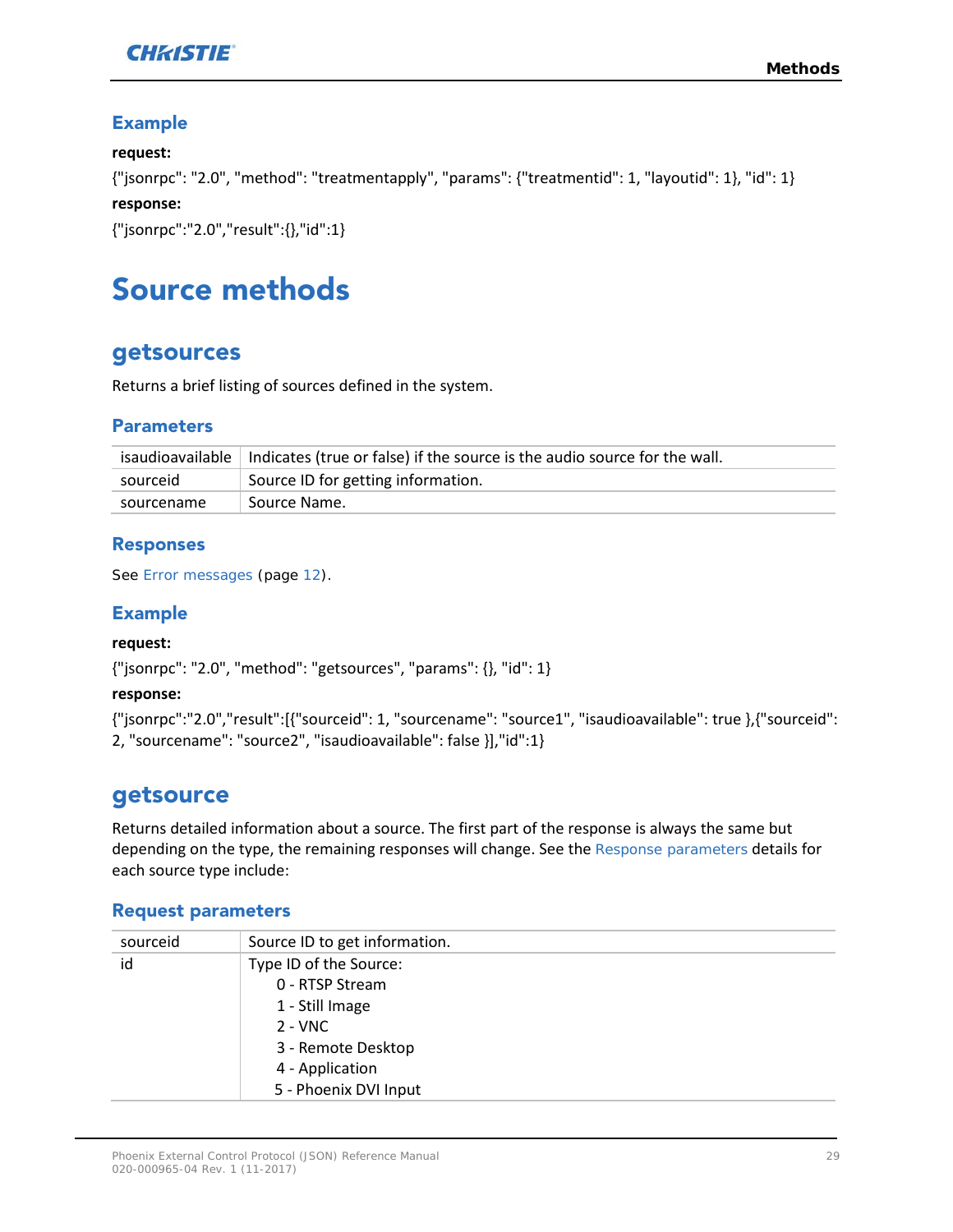#### <span id="page-29-0"></span>Response parameters

#### RTSP Stream sources

| aspectratio        | Aspect ratio of the source.                                                      |
|--------------------|----------------------------------------------------------------------------------|
| audioavailable     | Indicates if the source has audio associated with it.                            |
| defaulttreatmentid | ID of the default treatment for the source.                                      |
| forceunicast       | Indicates if only unicast transmission is enforced and multicasting is disabled. |
| hactive            | Horizontal active pixel count.                                                   |
| ipaddress          | IP address of the source.                                                        |
| keepalive          | Timing for the keep alive message.                                               |
| port               | Port number associated with the IP address of the source.                        |
| sourceid           | Source ID to get information.                                                    |
| sourcename         | Source Name.                                                                     |
| sourcetype         | Type of source.                                                                  |
| titletext          | User-defined title of the source.                                                |
| vactive            | Vertical active pixel count.                                                     |
| videofilename      | Video file name for the source.                                                  |

#### Still Image sources

| aspectratio        | Aspect ratio of the source.                 |
|--------------------|---------------------------------------------|
| defaulttreatmentid | ID of the default treatment for the source. |
| filename           | File name of the source.                    |
| hactive            | Horizontal active pixel count.              |
| sourceid           | Source ID to get information.               |
| sourcename         | Source Name.                                |
| sourcetype         | Type of source.                             |
| titletext          | User-defined title of the source.           |
| vactive            | Vertical active pixel count.                |

#### VNC sources

| aspectratio        | Aspect ratio of the source.                               |
|--------------------|-----------------------------------------------------------|
| defaulttreatmentid | ID of the default treatment for the source.               |
| displayindex       | Number related to the display attached to the VNC source. |
| encodebitrate      | Bitrate for the source.                                   |
| hactive            | Horizontal active pixel count.                            |
| ipaddress          | IP address of the source.                                 |
| ismanned           | Indicates if the source is monitored by a person.         |
| port               | Port number associated with the IP address of the source. |
| reachbackavailable | Indicates if a user is able to interact with the source.  |
| sourceid           | Source ID to get information.                             |
| sourcename         | Source Name.                                              |
| sourcetype         | Type of source.                                           |
| titletext          | User-defined title of the source.                         |
| vactive            | Vertical active pixel count.                              |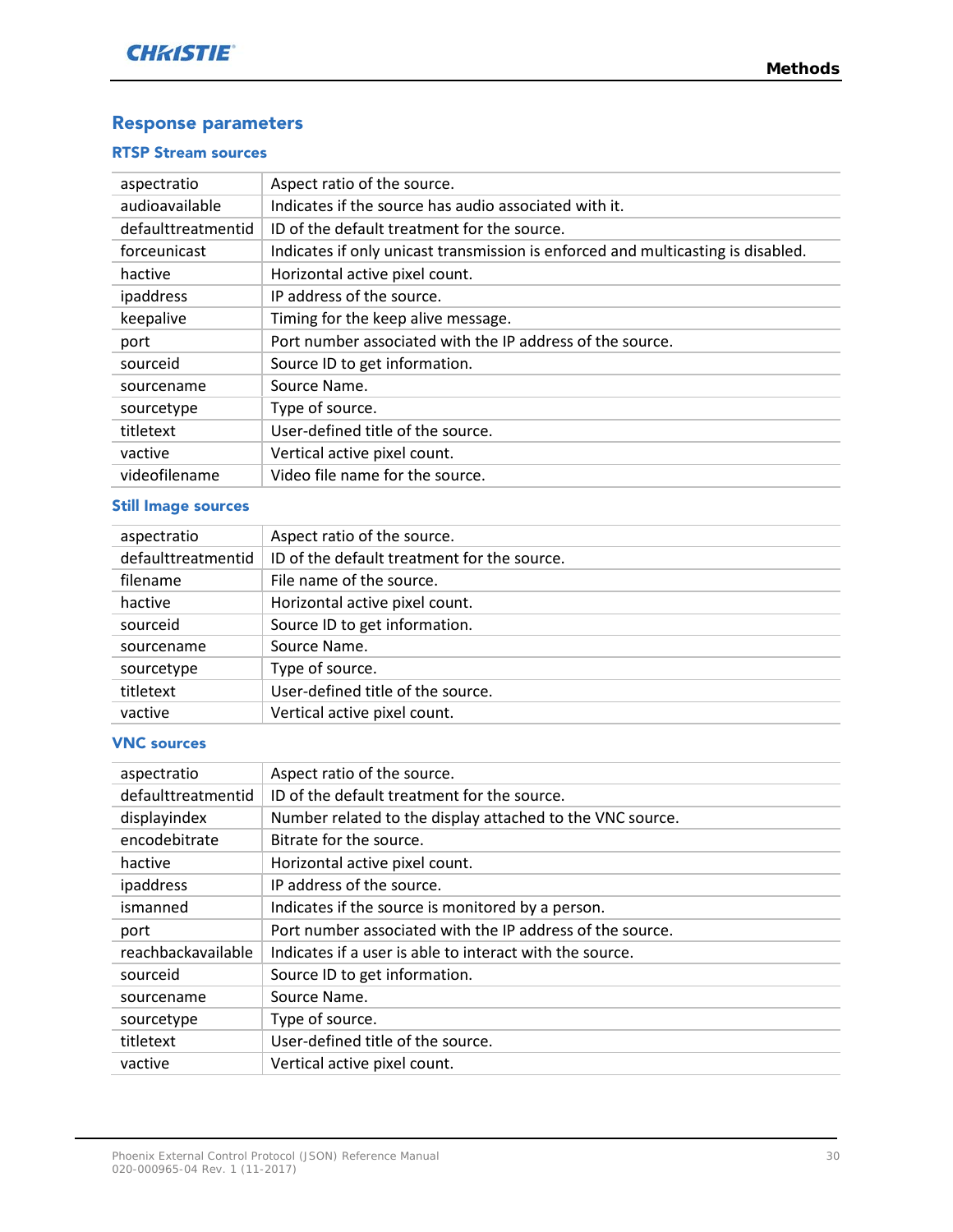#### Remote Desktop sources

| aspectratio        | Aspect ratio of the source.                               |
|--------------------|-----------------------------------------------------------|
| defaulttreatmentid | ID of the default treatment for the source.               |
| encodebitrate      | Bitrate for the source.                                   |
| hactive            | Horizontal active pixel count.                            |
| ipaddress          | IP address of the source.                                 |
| ismanned           | Indicates if the source is monitored by a person.         |
| port               | Port number associated with the IP address of the source. |
| reachbackavailable | Indicates if a user is able to interact with the source.  |
| sourceid           | Source ID to get information.                             |
| sourcename         | Source Name.                                              |
| sourcetype         | Type of source.                                           |
| titletext          | User-defined title of the source.                         |
| username           | User name to log into the remote desktop.                 |
| vactive            | Vertical active pixel count.                              |

#### Application sources

| aspectratio        | Aspect ratio of the source.                                 |
|--------------------|-------------------------------------------------------------|
| command            | Web address for the Website or a command to run a specified |
|                    | application/program stored on a virtual machine.            |
| defaulttreatmentid | ID of the default treatment for the source.                 |
| hactive            | Horizontal active pixel count.                              |
| sourceid           | Source ID to get information.                               |
| sourcename         | Source Name.                                                |
| sourcetype         | Source type.                                                |
| titletext          | User-defined title of the source.                           |
| vactive            | Vertical active pixel count.                                |

#### Phoenix DVI Input

| aspectratio        | Aspect ratio of the source.                              |
|--------------------|----------------------------------------------------------|
| defaulttreatmentid | ID of the default treatment for the source.              |
| hactive            | Horizontal active pixel count.                           |
| sourceid           | Source ID to get information.                            |
| sourcename         | Source Name.                                             |
| titletext          | User-defined title of the source.                        |
| vactive            | Vertical active pixel count.                             |
| sourcetype         | Source type.                                             |
| encodermacaddress  | MAC address of the source that is encoding.              |
| inputchannel       | Input channel (A or B) for the source.                   |
| encodebitrate      | Bit rate of the source.                                  |
| audioavailable     | Indicates if the source has audio associated with it.    |
| reachbackavailable | Indicates if a user is able to interact with the source. |
| ismanned           | Indicates if the source is monitored by a person.        |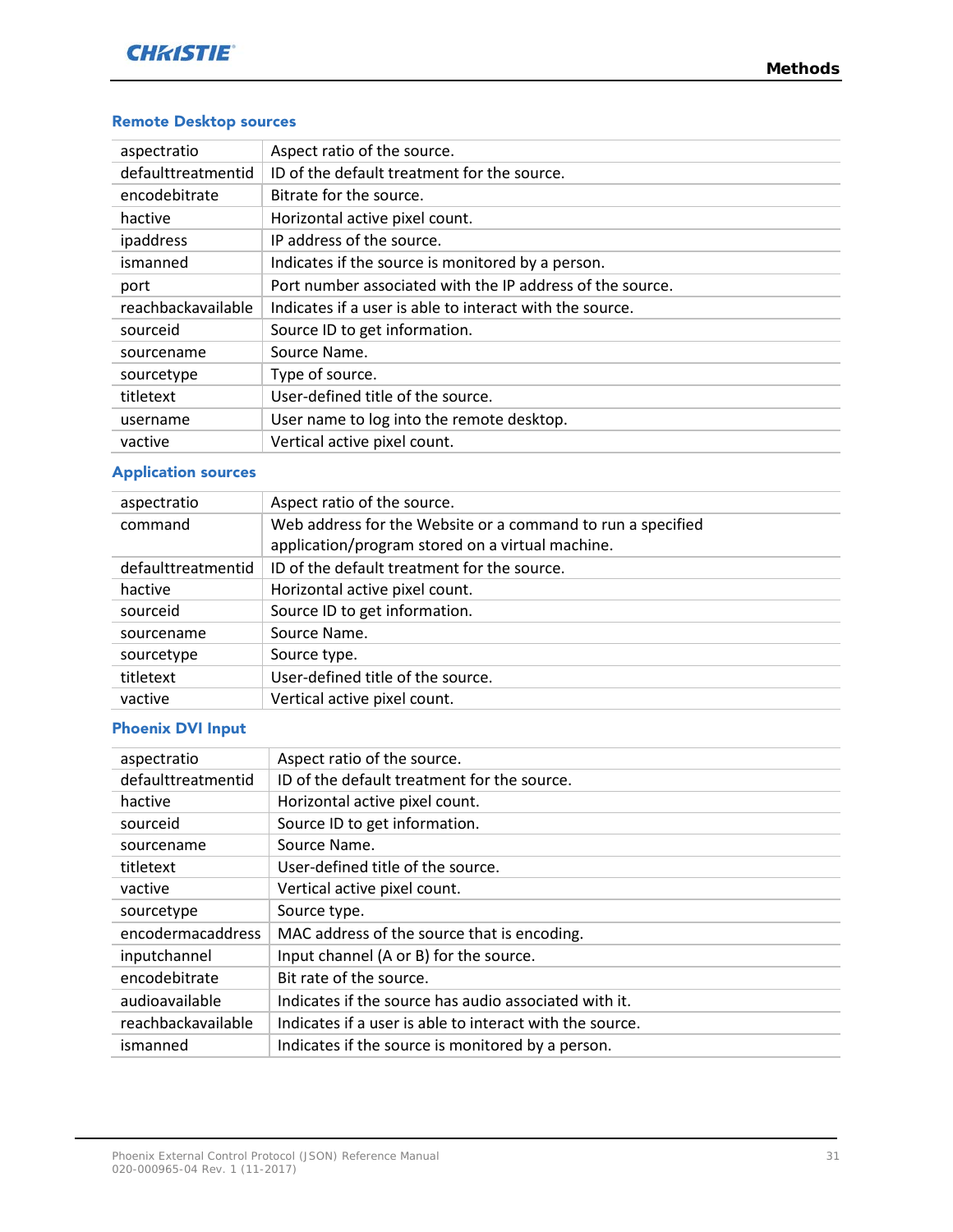

#### Responses

See *[Error messages](#page-11-1)* (page *[12](#page-11-1)*).

#### Example

**request:** {"jsonrpc": "2.0", "method": "getsource", "params": {"sourceid": 1}, "id": 1} **response:** {"jsonrpc":"2.0","result":{},"id":1}

## <span id="page-31-0"></span>getsourcesbyrange

Returns a list of sources within the specified range.

#### Response parameters

| endindex   | The number of the first source to retrieve. |
|------------|---------------------------------------------|
| startindex | The number of the last source to retrieve.  |

#### Response parameters

| sourceid   | Source ID for getting information.                                                           |
|------------|----------------------------------------------------------------------------------------------|
| sourcename | Source Name.                                                                                 |
|            | isaudioavailable   Indicates (true or false) if the source is the audio source for the wall. |

#### Responses

See *[Error messages](#page-11-1)* (page *[12](#page-11-1)*).

#### Example

#### **request:**

{"jsonrpc": "2.0", "method": "getsourcesbyrange", "params": {"startindex": 0, "endindex": 100}, "id": 1} **response:**

{"jsonrpc":"2.0","result":[{"sourceid": 1, "sourcename": "source1", "isaudioavailable": true },{"sourceid": 2, "sourcename": "source2", "isaudioavailable": false }],"id":1}

### <span id="page-31-1"></span>getsourcescount

Gets the total number of sources currently configured.

#### Request parameters

None.

#### Response parameters

| count | The total number of treatments configured. |
|-------|--------------------------------------------|
|-------|--------------------------------------------|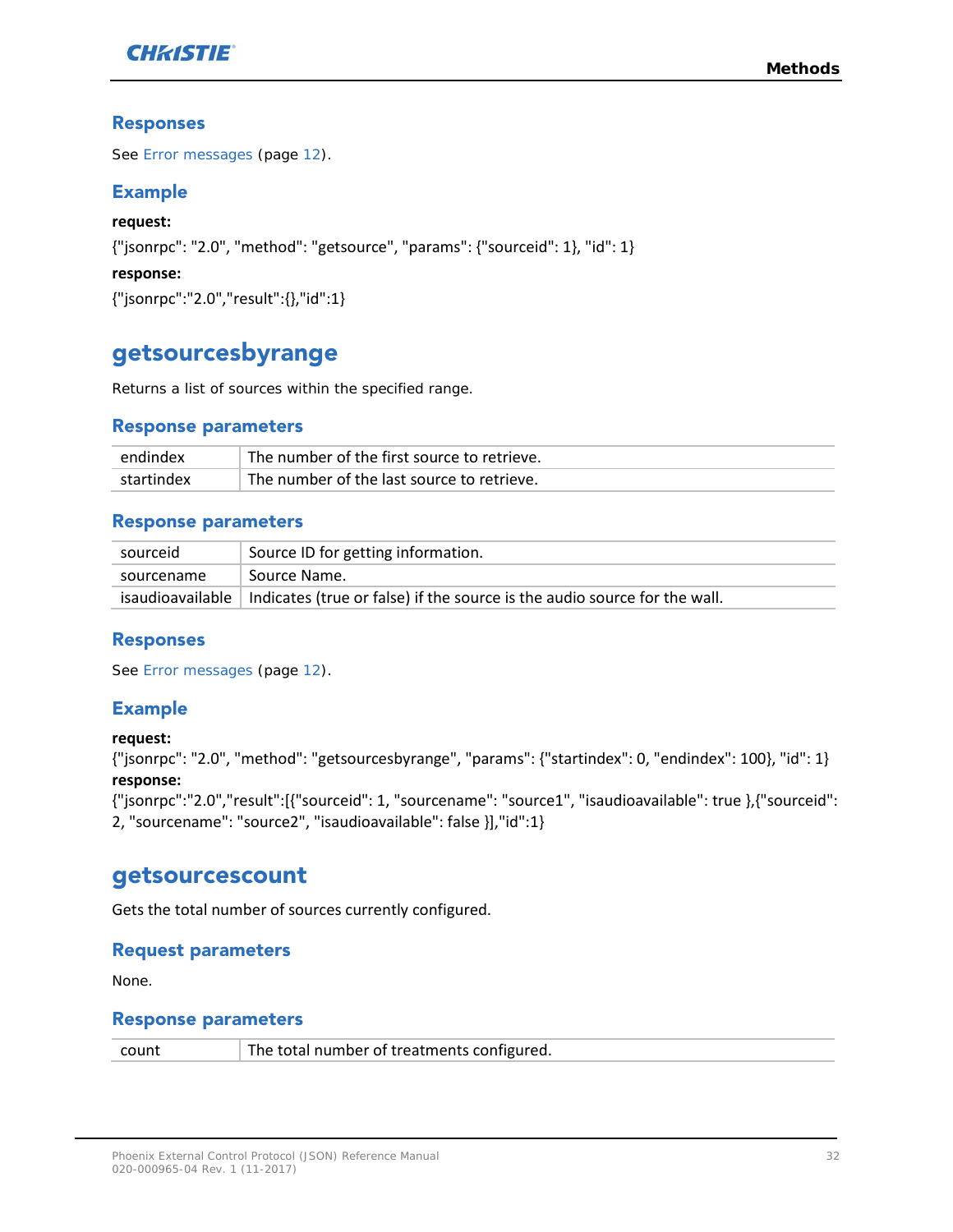

#### Responses

See *[Error messages](#page-11-1)* (page *[12](#page-11-1)*).

#### Example

**request:** {"jsonrpc": "2.0", "method": "getsourcescount", "params": {}, "id": 1} **response:** {"jsonrpc":"2.0","result":{count},"id":1}

## <span id="page-32-0"></span>applysource

Applies a source to a layer.

#### Response parameters

| laverid  | Layer ID to get its information. |
|----------|----------------------------------|
| sourceid | Source ID (number).              |

#### Response parameters

None.

#### Responses

See *[Error messages](#page-11-1)* (page *[12](#page-11-1)*).

#### Example

**request:**

{"jsonrpc": "2.0", "method": "applysource", "params": {"layerid": 1, "sourceid": 1}, "id": 1}

#### **response:**

<span id="page-32-1"></span>{"jsonrpc":"2.0","result":{},"id":1}

#### resetsource

Resets all decoders that are currently using the source.

#### Request parameters

sourceid Source ID (number) to reset.

#### Response parameters

None.

#### Responses

See *[Error messages](#page-11-1)* (page *[12](#page-11-1)*).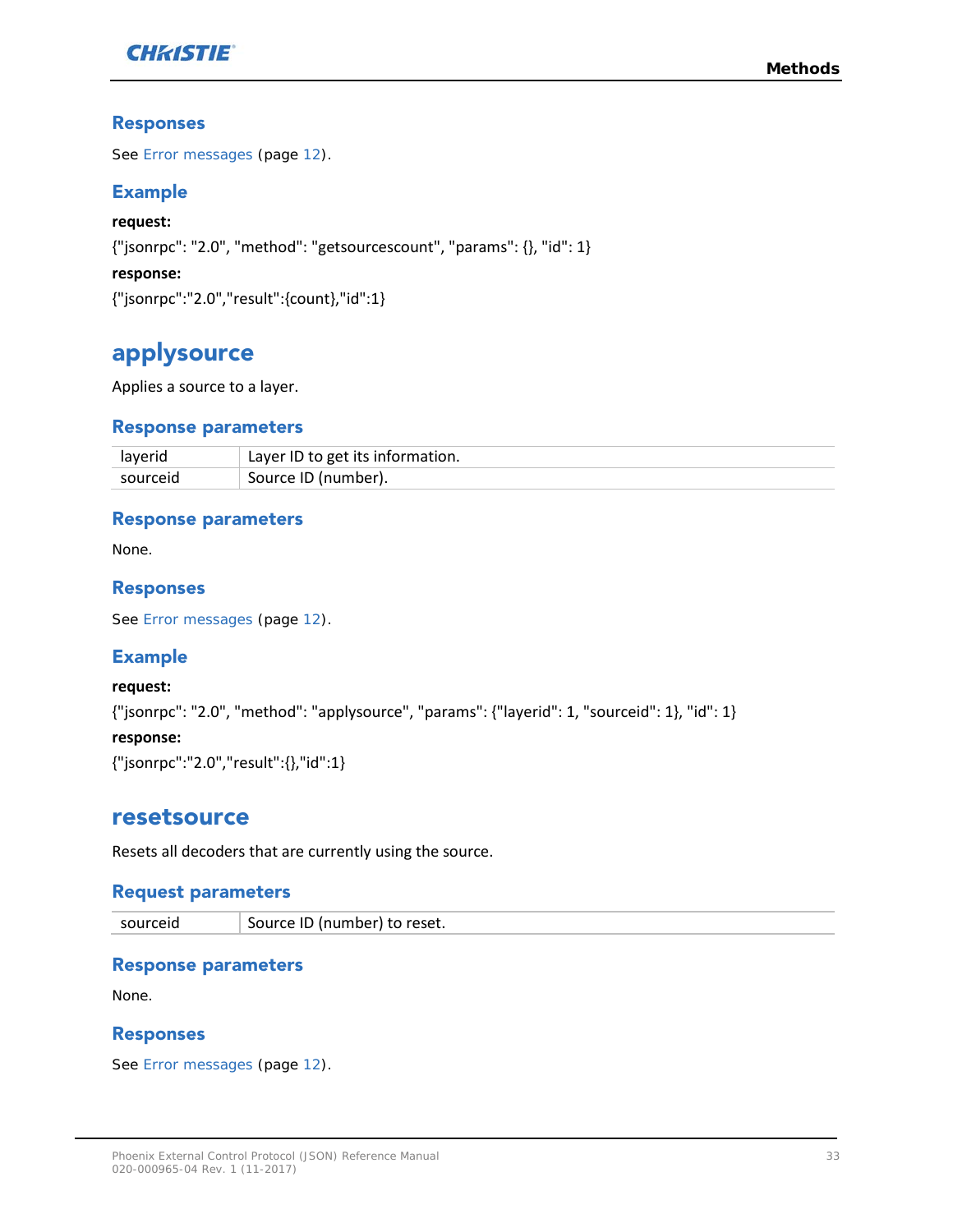

#### Example

#### **request:**

{"jsonrpc": "2.0", "method": "resetsource", "params": {"sourceid": 1}, "id": 1}

#### **response:**

<span id="page-33-0"></span>{"jsonrpc":"2.0","result":{},"id":1}

### setaudiosource

Sets the audio source for a wall.

#### Request parameters

| pixelspaceid | Wall ID.              |
|--------------|-----------------------|
| sourceid     | └ Source ID (number). |

#### Response parameters

None.

#### Responses

-32002,"Source Does not support Audio"

Also, see *[Error messages](#page-11-1)* (page *[12](#page-11-1)*).

#### Example

#### **request:**

{"jsonrpc": "2.0", "method": "setaudiosource", "params": {"pixelspaceid": 1, "sourceid": 1}, "id": 1} **response:**

<span id="page-33-1"></span>{"jsonrpc":"2.0","result":{},"id":1}

# Controller methods

### <span id="page-33-2"></span>restart

Restarts all nodes that are currently connected to the controller.

#### Request parameters

None.

#### Response parameters

None.

#### Responses

See *[Error messages](#page-11-1)* (page *[12](#page-11-1)*).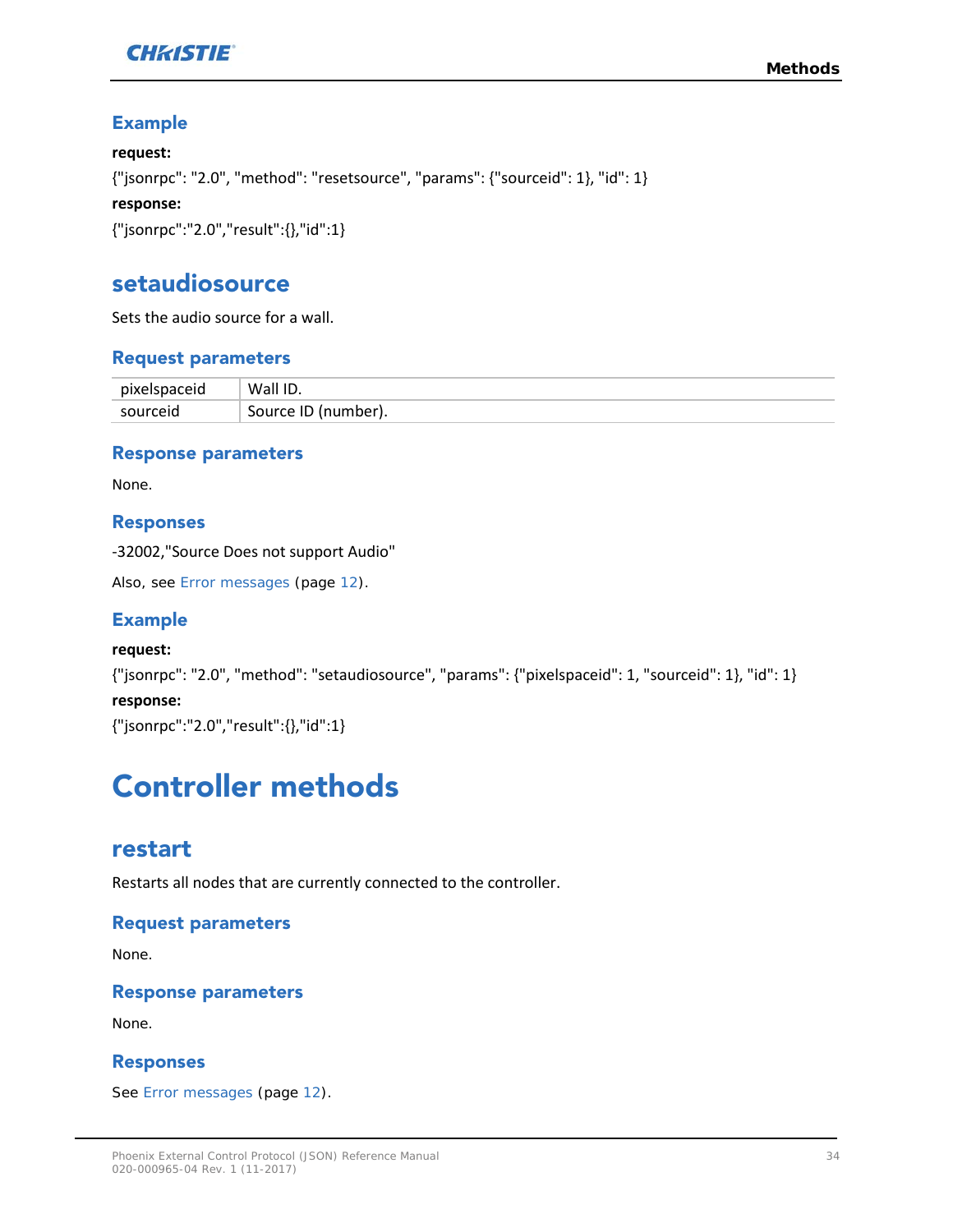

#### Example

#### **request:**

{"jsonrpc": "2.0", "method": "restart", "params": {}, "id": 1}

#### **response:**

{"jsonrpc":"2.0","result":{},"id":1}

# <span id="page-34-0"></span>shutdown

Shutsdown (powers off) all nodes that are currently connected to the controller.

#### Request parameters

None.

#### Response parameters

None.

#### Responses

See *[Error messages](#page-11-1)* (page *[12](#page-11-1)*).

#### Example

**request:** {"jsonrpc": "2.0", "method": "shutdown", "params": {}, "id": 1} **response:** {"jsonrpc":"2.0","result":{},"id":1}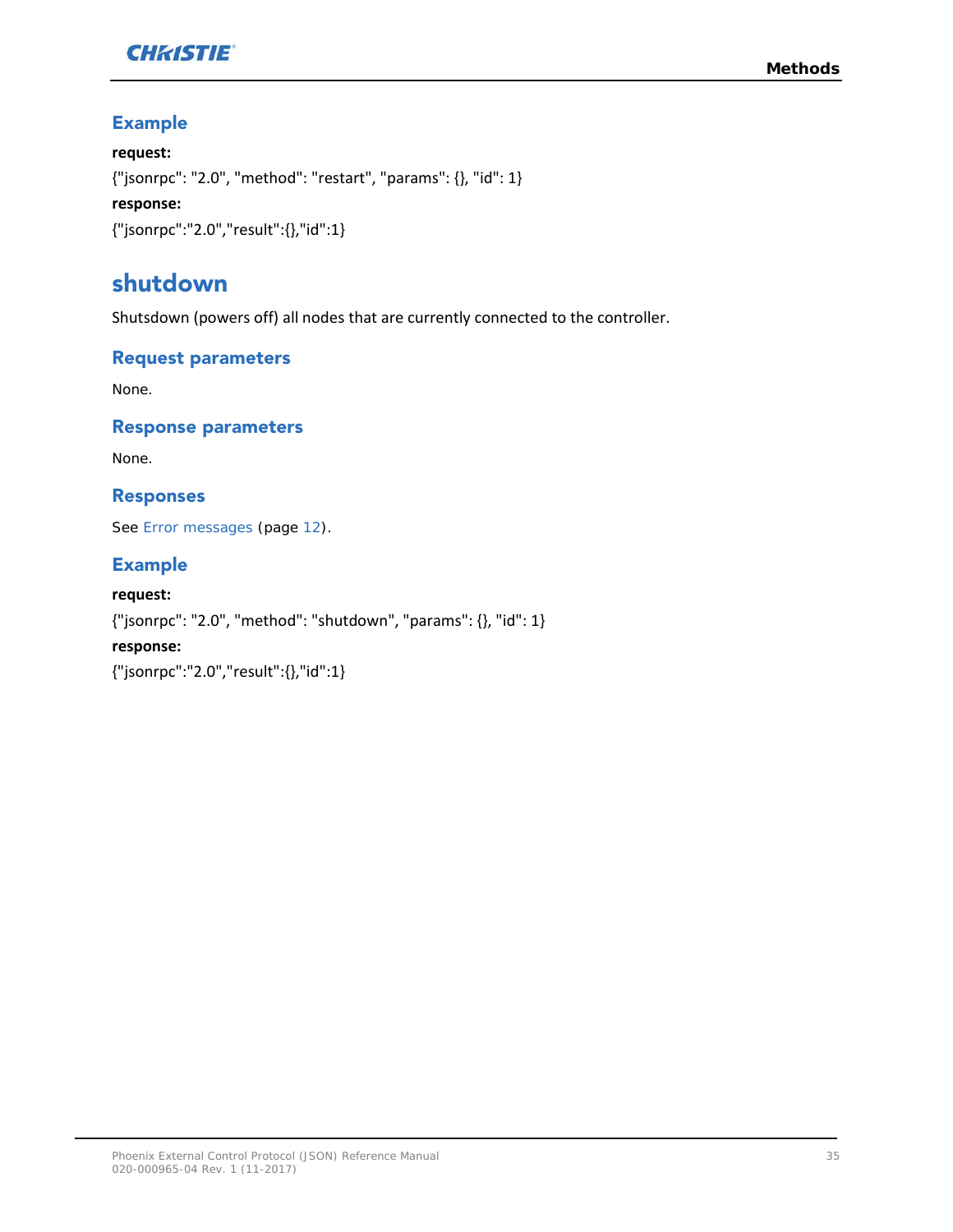# <span id="page-35-0"></span>Index

addlayer, 18 addlistener, 16 applysource, 33 getlayer, 20 getlayers, 20 getlayersbyrange, 21 getlayerscount, 21 getlayouts, 25 getsources, 29 getsourcesbyrange, 32 getsourcescount, 32 gettreatments, 27 gettreatmentsbyrange, 27 gettreatmentscount, 28 getwall, 22 getwalls, 22 getwallsbyrange, 23

getwallscount, 24 layoutrecall, 26 layoutrecallforpixelspacecommand, 26 movelayer, 18 references, 8 removealllisteners, 17 removelayer, 19 removelistener, 17 resetaspectlayer, 19 resetsource, 33 restart, 34 setaudiosource, 34 shutdown, 35 treatmentapply, 28 turnmonitoroff, 25 turnmonitoron, 24